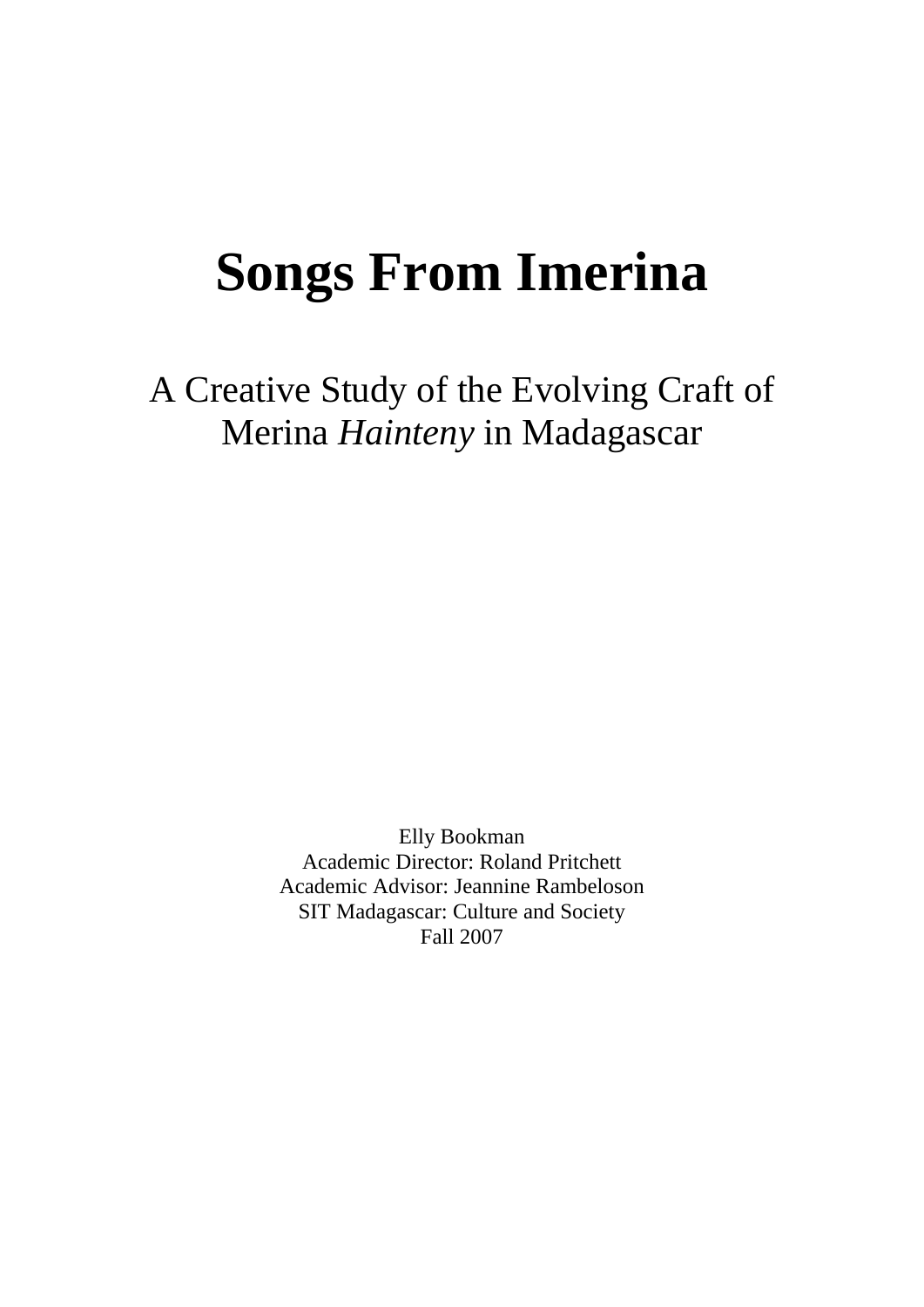### **Introduction**

I don't know much about *hainteny.* It's an elusive form to me still, for by nature it's only a foggy representation of a culture that I can never truly be a part of. And anyway, even many members of the Malagasy population are uncertain of the plethora of possible meanings behind this literature, as I was told on more than one occasion when I discussed my plans to study these mysterious verses.

 Luckily, though, I do know poetry, and while *hainteny* may fall outside any Western parameters set up to define this medium, it nonetheless exists in the same way: it is a manipulation of words intended to represent a certain experience of time and place. The old creators of this Merina poetry must have known this too when they called their collections *hainteny*, loosely translated as "art of the word," for after all, art is often little more than our attempt to manipulate life into something tangible, something we can classify more easily than the enigmas of our own human nature.<sup>[1](#page-1-0)</sup>

 It didn't take me long in the course of my study to figure out that for the Malagasy this "something," didn't reach much further than – literally – their own backyard. Nearly every example of *hainteny* that I encountered felt heavy with a unique sort of nature imagery, one that, for all its vagueness and tangles, always succeeds in transporting the reader to the vast landscape of Madagascar's highlands, also known as *Imerina,* or land of the Merina, at one time the most prominent and powerful ethnic group on the island.

 It takes a good deal of digging to even get down to the first layer of meaning behind these descriptions, but by recognizing the attempts within *hainteny* to first of all describe things that are inherently human, things that any reader should be able to wrap their finger around, the meaning becomes more clear.

<span id="page-1-0"></span> $<sup>1</sup>$  Haring, 100.</sup>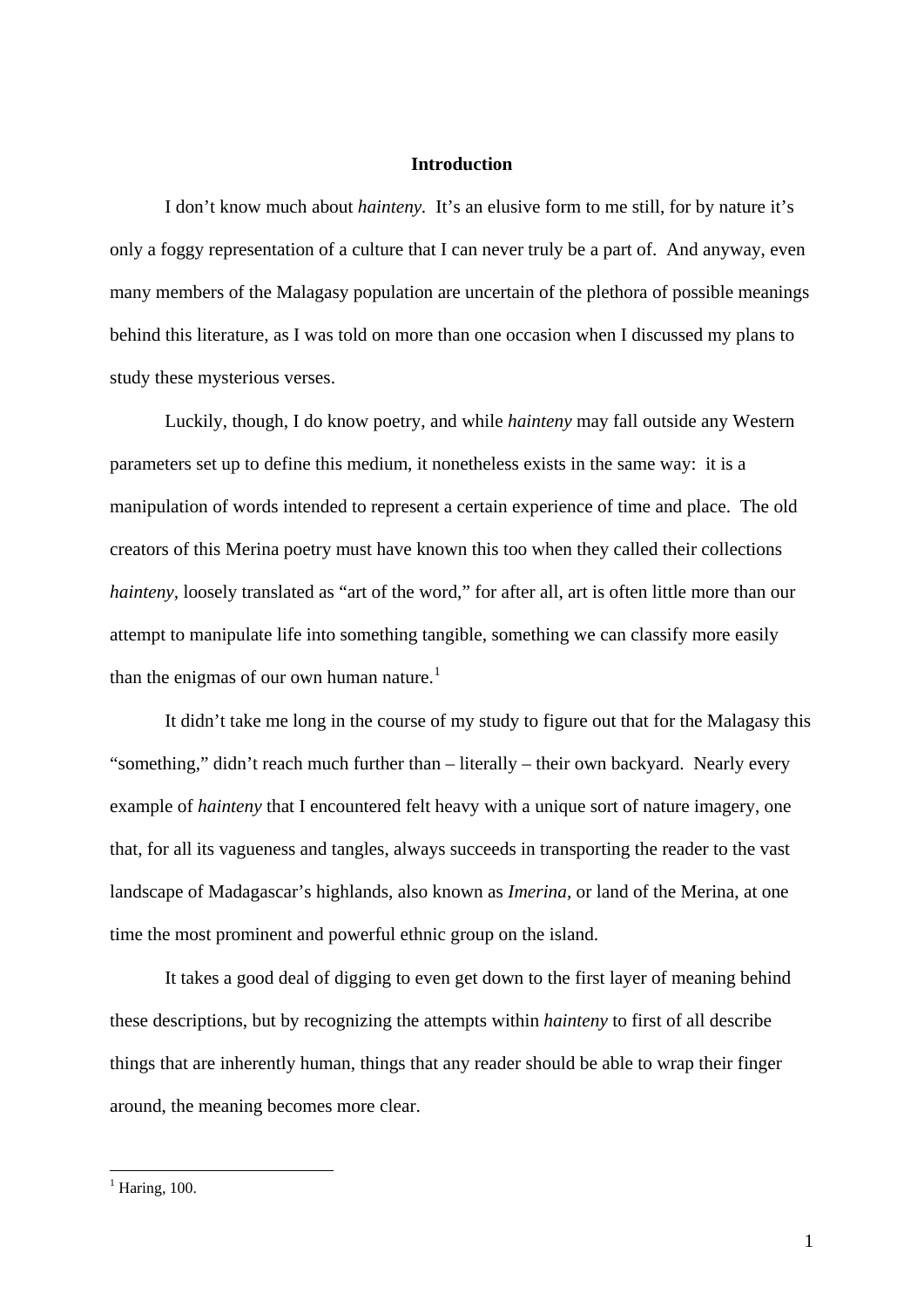For example, the most common form of *hainteny* is actually the love poem, which might as well be the most common form of the entire world's poetry for the infinite amount of times it has been re-created, the subject over-analyzed while remaining elusive. The unique thing about *hainteny,* however, is that it uses the imagery of animals, plants, landforms and even natural processes to describe that most intense of all human emotions, or on a literal level, the contracts and negotiations of marriage.

 The scope of this craft is a powerful one. These descriptive techniques work to shine a rare light on a culture that is truly unlike any other in the world. From it, we can at least begin to understand the literal roots of the Merina. With *hainteny,* suddenly the strange idea of ancestral worship becomes something we can grasp, while the indisputable importance of the homeland seems no more than a given.

 This study will attempt to show, through analysis and emulation of *hainteny,* how this rare glimpse into the rich heritage of the Merina is achieved not only in the creation of these original verses of those wise old orations, but also how it influenced the work of the most famous and respected individual writer of Madagascar, Jean-Joseph Rabearivelo. Ultimately, I have placed myself in the same position as these long-gone poets to create my own emulations of this poetry. And as I happen to be looking over the same panoramas of *Imerina*, I hope to be able to share a new understanding of the way inspiration is drawn from this majestic land, this place where mornings are full of promise while sunsets sing only of sadness and regret.

#### *Hainteny:* **The Art of the Word**

The emergence of *hainteny* came around the same time that the Merina people of the highlands began to assert themselves as the strongest ethnic group in the central highlands, if not in all of Madagascar. They most likely originated in Indonesia, probably first making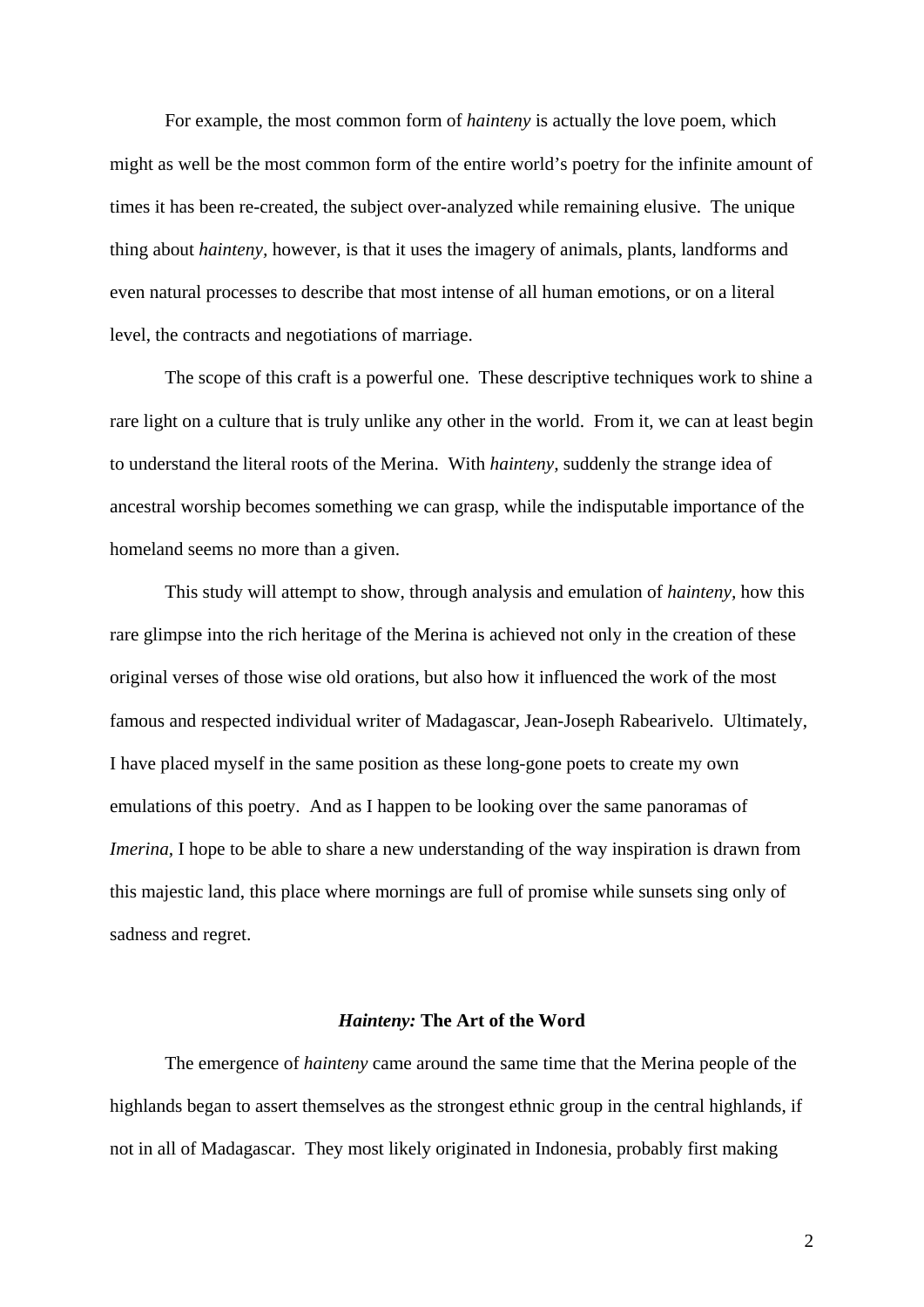their home in Madagascar in the fifteenth century. In fact there are numerous similarities between *hainteny* and some of the Asian poetic traditions such as those from China and Borneo.<sup>[2](#page-3-0)</sup>

 Yet as is commonly the case in Malagasy culture, this outside influence is only the starting point, for the people of the island have a way of making their traditions as endemic as the vast spectrum of plants and animals that also populate the island. *Hainteny* is no exception. When these verses were first performed around the end of the sixteenth century, they introduced a window into the world of this culture that was exceptionally characteristic, marked by a unique use of symbols and metaphors that remains relative even amidst the expanse of cultural collisions that we see today.<sup>[3](#page-3-1)</sup>

One thing that makes *hainteny* exceptional is that it first appeared as a literary form with a function, indeed it often had a practical purpose in Merina society. As a result of this, it is essentially an authorless poetry, at one time consisting of an infinite number of verses passed on through oral recitation. Such uses included formal addresses by kings and other leaders, the marking of a special occasion like marriage or circumcisions, and most often, as a literal battle of words shot between two Merina men over anything from domestic disputes to assertion of one's manhood. "There was a real situation of interaction, a symbolic deflation of the opponent, and figurative language to accomplish the deflation," Lee Haring suggests in his look at the art form.<sup>[4](#page-3-2)</sup> Clearly, this real-life application was one of the key reasons behind the density of meaning that perpetuates in this poetry. Therefore, the revelations that this project has worked to achieve become all the more valuable, if only for how they give insight into the intimacy of daily life.

Even the very construction of *hainteny* lends itself to this sort of integration. Much of this poetry was simply a collection of proverbs and pre-existing wisdoms woven into slightly

<span id="page-3-0"></span> $^{2}$  Fox, 18.

<span id="page-3-1"></span> $<sup>3</sup>$  Haring, 147.</sup>

<span id="page-3-2"></span><sup>4</sup> Haring, 113.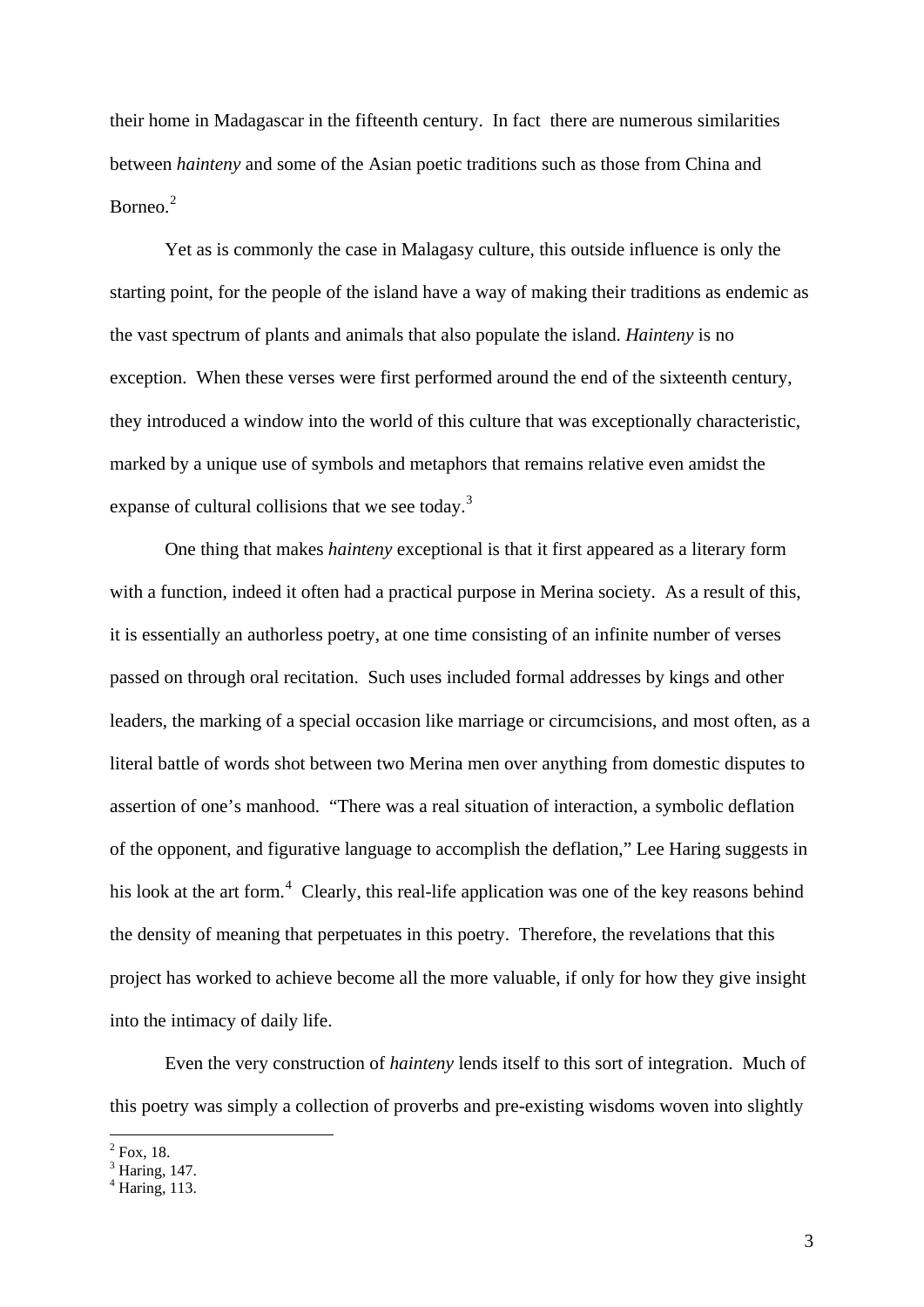more lyrical verses.<sup>[5](#page-4-0)</sup> Obviously this is quite a leap from how Westerners picture the creation of poetry, for while Shakespeare and Spenser were somewhere writing their often personally reflective sonnets elsewhere in the world, there was never one single poet who sat down to write his feelings into the verses of *hainteny*. Still, this difference in craft setting makes them no less revealing. If anything, it causes *hainteny* to be all more of a symbol for its people as a whole, as it draws from parts of real life, which, while it may seem mundane, in fact lets us into the part of the culture that is often farthest away from an outsider's comprehension.

Along with this practical use, *hainteny* was also shaped by the period in which it emerged. In noting the first appearance of its performance, Haring suggests that "A contradictory and elusive poetry plays out a contradiction that was very real in Malagasy politics of the time: the struggle between an expanding centralized monarchy and the local chiefs whom that monarchy sought to bring under its sway."<sup>[6](#page-4-1)</sup> The result then was a poetry full of paradoxes and undeniable clash, but ones that still played off of each other to express societal ideals and understandings. As we will see, such a reflection of the times happens perhaps to the extreme with the work of Jean-Joseph Rabearivelo, for as Christiane Ramarantsoa noted, the poetry of Madagascar almost always reflects its concurrent era of history.<sup>[7](#page-4-2)</sup>

By the time the Latin alphabet was adopted to fit the Malagasy language in 1823, this struggle had become more or less eclipsed by a powerful and sovereign rule over most of Merina territory and even most of Madagascar.<sup>[8](#page-4-3)</sup> The famous Queen Ranavalona II brought about the most significant recordings of *hainteny,* in order to preserve the words of the ancestors in an attempt to "hide them in writing." Most of the recording of *hainteny,*  however, was mostly done by European missionaries, and for this reason many of the more

<span id="page-4-0"></span><sup>5</sup> Haring, 137.

<span id="page-4-1"></span> $<sup>6</sup>$  Haring, 147.</sup>

<span id="page-4-2"></span><sup>7</sup> Ramarantsoa, 11/24/07.

<span id="page-4-3"></span> $8$  Fox, 20.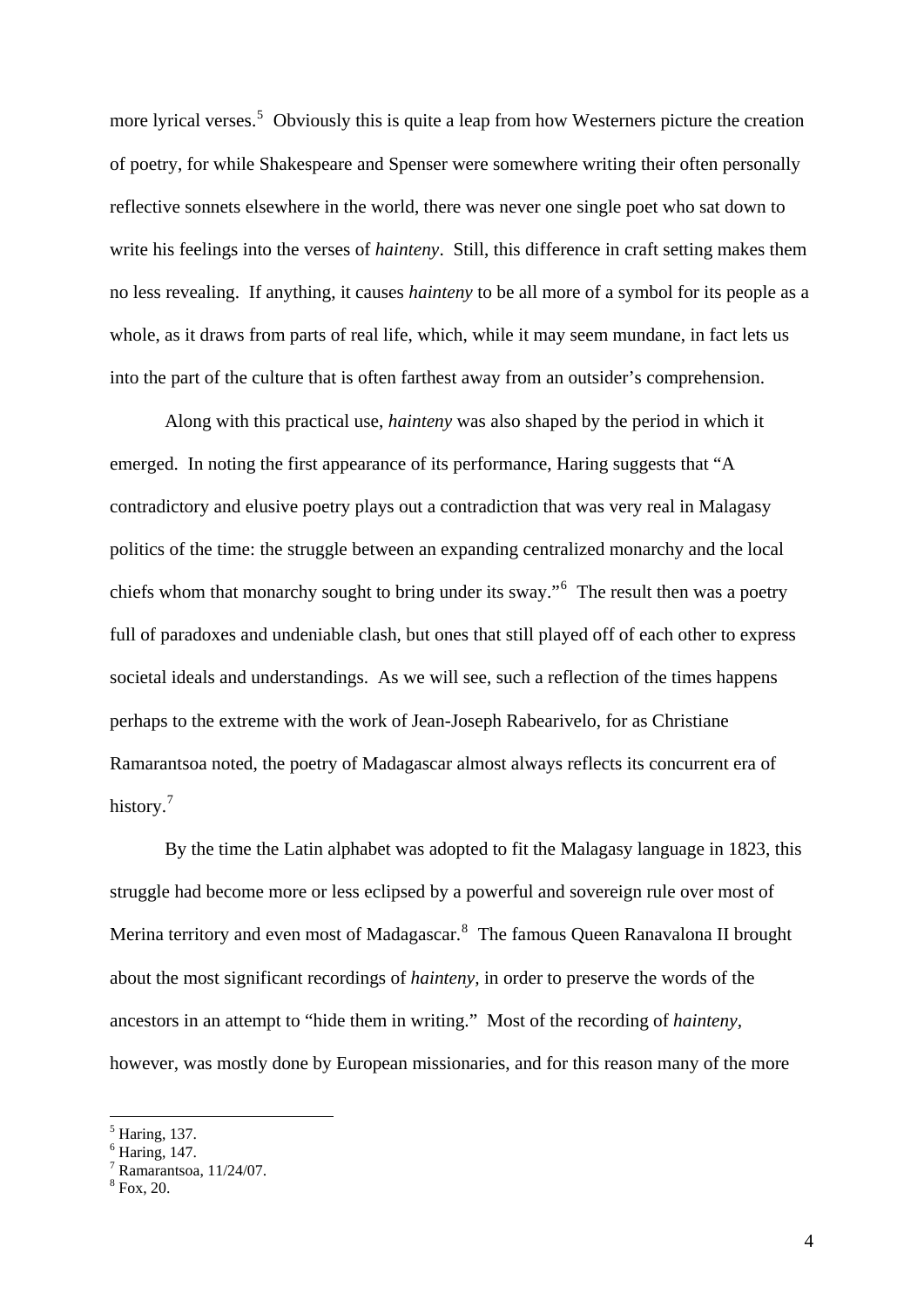sexually explicit love poems were omitted and have now been lost somewhere in the grand history of the Merina. Luckily, though, just as the symbolism eludes readers today, it often eluded those original scribes as well, for there are still many sexually-themed *hainteny* that were included due to the clever metaphorical masking of their true nature.<sup>[9](#page-5-0)</sup>

Some of the first translations were done not long after the first recordings of *hainteny,*  first by a Norwegian named Lars Dahle, who famously collected folklore and poems from throughout the region. Jean Paulhan, who himself became an expert performer of *hainteny*  over the course of his collection and study of the art form, published his collection of French translations in 1913 and was one of the first Europeans to recognize the poetic nature of *hainteny*, translating them in verse form while his predeseccors, Dahle among them, did so in prose.[10](#page-5-1)

This struggle for poetic credibility is not unique to these early translators, however. Indeed, *hainteny* has long fought against Western scrutiny to assert itself as true poetry. Haring notes that even some Merina agree that its unique way of penetrating daily life makes it impossible to actually be poetry, but he ultimately asserts that "Despite these views, their reliance on meter and their performance as song classify them as poems."<sup>[11](#page-5-2)</sup>

In all that has changed in Madagascar since *hainteny* first appeared, there are many things that have remained constant. The landscape of *Imerina* for example, for all the brushfires and bloodshed it has seen, still feels ancient somehow, like the red of the dirt is in fact some kind of rust that comes back with every rainy season, each time providing the perfect foothold for those of us trying to get a glimpse at the inferences of these poetic creations.

\*\*\*

<sup>&</sup>lt;sup>9</sup> Haring, 106.

<span id="page-5-1"></span><span id="page-5-0"></span><sup>&</sup>lt;sup>10</sup> Haring, 106-107.

<span id="page-5-2"></span> $11$  Haring,  $102$ .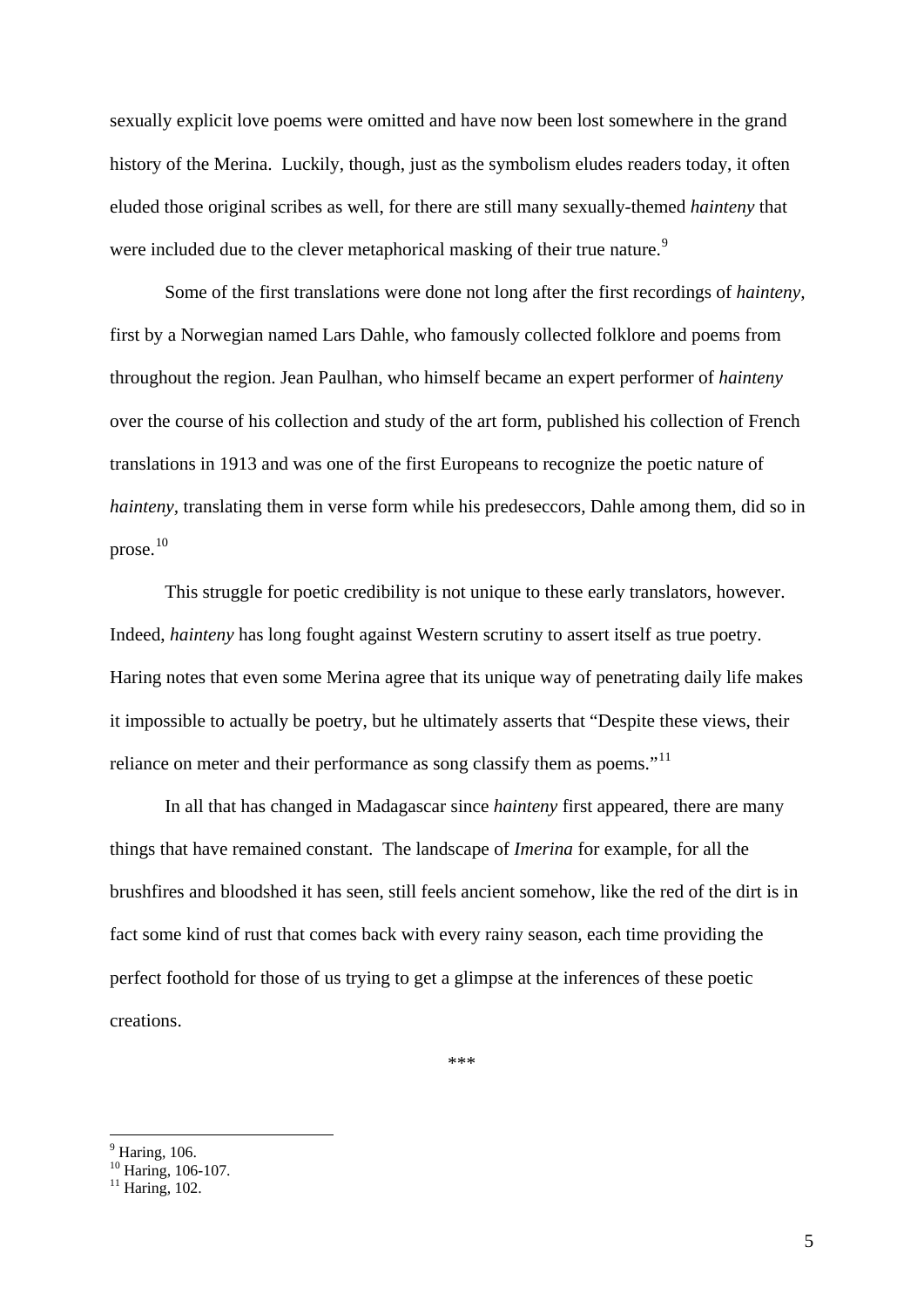*Hainteny* is today most often seen in collections that distinguish between several different poetic themes, the most common of which is love. Within these sections there are also smaller divisions, together constituting a poetry that covers all of the bases the tumultuous road of human relationships. Professor Beby Rajaonesy pointed out that on a practical level, these poems were used as contracts for marriage, and in fact they are often still recited at wedding ceremonies today.<sup>[12](#page-6-0)</sup> For the purpose of this study, we will focus on these poems that reflect this always-intriguing part of human behavior.

Even as they exist individually, however, *hainteny* seems to follow a kind of formula, to work by some sort of code that needs cracking. There is rarely more than one explicit or literal statement in each of these pocket-sized poems, and even the meaning of these thoughts morphs within the context of the rest of the densely figurative language. Therefore, at first glance the poems can seem nearly impossible to comprehend. Take for example this poem, translated from Malagasy by the American Leonard Fox and incorporated into his collection as part of the "Consent and Union" section:

 When I saw her from a distance, she was tiny; When I drew near, she was large; When I spoke to her, she was wise. Perplexity fills me to the brim: I love her and her father has consented.[13](#page-6-1)

 Perplexity indeed. Here we have a set of five lines that upon first reading seem to have nothing to do with each other, yet our instinct tells us there has to be something coherent that ties them together. The only clue we get is that apparently the speaker is talking about "Consent and Union," but the imagery is just describing a guy walking toward a woman while she gets bigger and bigger and then all of a sudden he's confused about her father.

<span id="page-6-0"></span><sup>12</sup> Rajaonesy, 11/12/07.

<span id="page-6-1"></span> $13 \text{ Fox}$ , 127-128.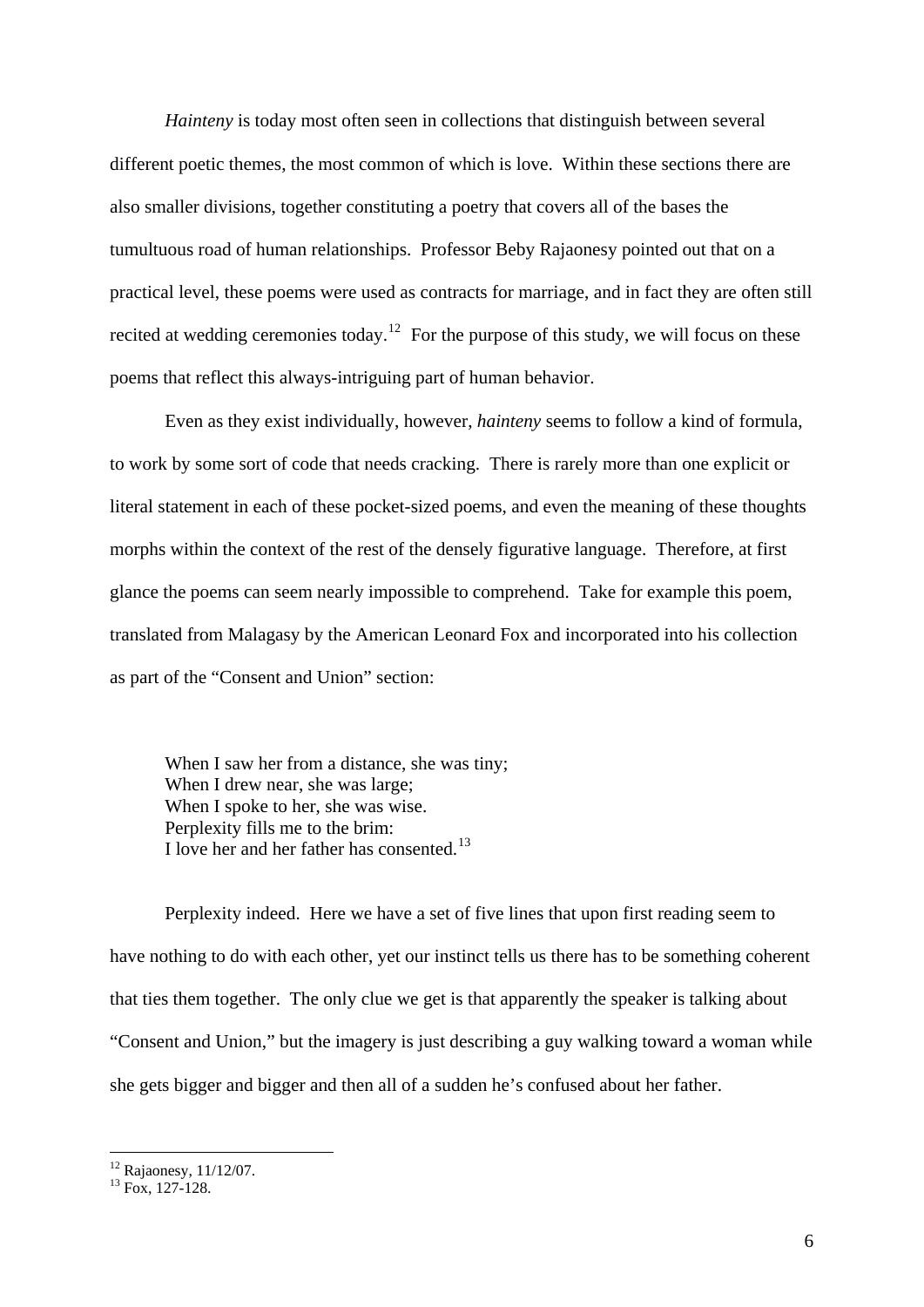You have to crack the code; but it's not as difficult as it seems. The problem is that most Western poetry begins with a small thought and extends into a bigger one, which causes us to always expect some kind of progression from beginning to end. While such a growth does sometimes happen in *hainteny,* it is never the only direction of meaning. Indeed, the path to interpreting *hainteny* is often a genuine maze, so that to find the theme of one of these poems one has to look at each image individually, regardless of its placement in the poem and only in relation to the ones before or after it. It's no wonder the recitation of these poems was once a battle of wits.

 This poem in particular requires us to start at the end, for the last line is one of the only ones in which the speaker's experience and intentions are clearly defined. We learn that he loves this woman, and that now with her father's "consent" we assume they are to be married.

 Armed with this concession, the opening description can begin take on new meaning, since at least we know that this woman is the object of the speaker's affection. At this point, however, we have to again take a step inside the unique context of this literature to appreciate the way the image works. By acknowledging a certain similarity between the perception of the woman and the way things might be perceived in nature, we can see how the two worlds play off of each other.

 Here, it also becomes necessary to have some awareness of the unique landscape of *Imerina.* If the reader is able to picture the vast plateaus and valleys that stretch endlessly under the huge, pale sky of the highlands, they could also picture this woman standing stagnantly on the horizon in the distance, growing larger as the speaker approaches just like a fixed landform on the horizon, like a mountain at the end of a grand pilgrimage. The mutual understanding of an image between the creator and the reader is often one of the most difficult hurdles in poetic craft, one that only grows with the cultural boundaries within this study. If we can get to that point of congruency, however, the pay off is all the more valuable. In this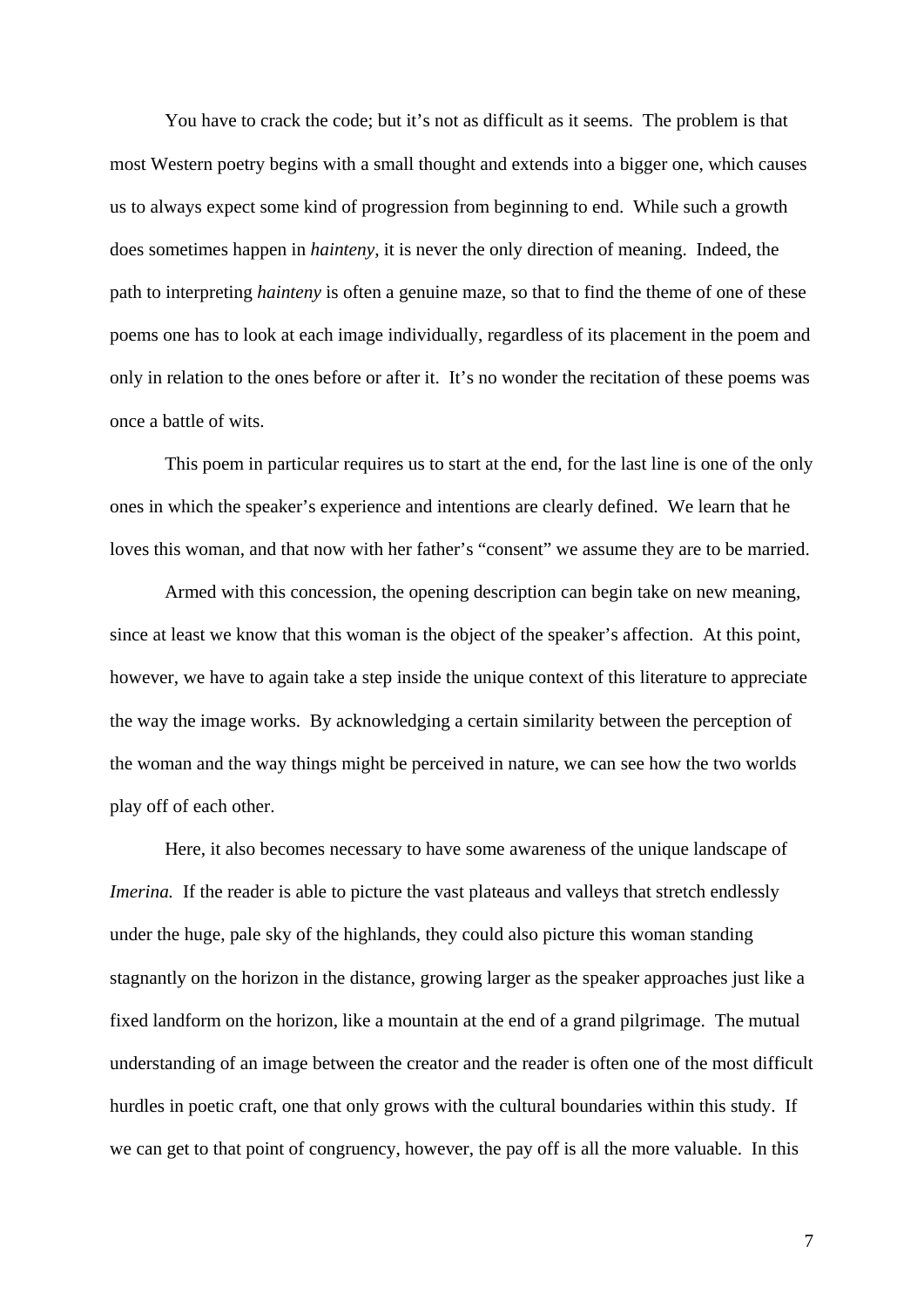case, the necessary common experience would be a familiarity with *Imerina*, which allows us to grasp how the metaphors in all of these poems blur the lines between humanity and nature.

 Rajaonesy helped add some final pieces of the puzzle. In describing the inferences of this image, Rajaonesy suggested that the way the woman is seen as "tiny" from a distance yet "large" when approached nearby suggests that the speaker is in fact learning more about her as he gets closer, which is in itself a progression, but again one that only makes complete sense within the reverse progression of the poem itself.<sup>[14](#page-8-0)</sup>

With only this minor analysis we can begin to see the effects of the constantly interwoven verses of *hainteny.* In later summarizing the cultural expression of *hainteny,*  Rajaonesy explained that while these may be love poems, the love they express is first and foremost for the land, and it is through this relationship that the human element is expressed. It's a constant give-and-take, in other words, between the earth and its people, to the point where eventually, there seems to be no division at all.<sup>[15](#page-8-1)</sup>

 The exchange happens especially often with personification.Whether it's a direct impression of human characteristics on plants or animals or simply the voice of a hillside being projected across a valley, one always gets the sense that the world of *Imerina* has come alive inside the rhythm of these lines. One of the most interesting uses of this happens in number 22 of Fox's translations. While this poem is first of all significant because it is one of the few to feature a direct, explicit metaphor, it also manages, within just its first four lines, to assign human emotion to nature, creating a very powerful kind of comparison. It comes from Fox's section on "Desire, Hesitation and Declaration":

 Destiny is a chameleon at the top of a tree: A child simply whistles and it changes color. -The lake did not want to create mud, But if the water is stirred, it appears.<sup>[16](#page-8-2)</sup>

<sup>&</sup>lt;sup>14</sup> Rajaonesy, 11/12/07.

<span id="page-8-1"></span><span id="page-8-0"></span><sup>&</sup>lt;sup>15</sup> Rajaonesy, 11/12/07.

<span id="page-8-2"></span> $16$  Fox, 99.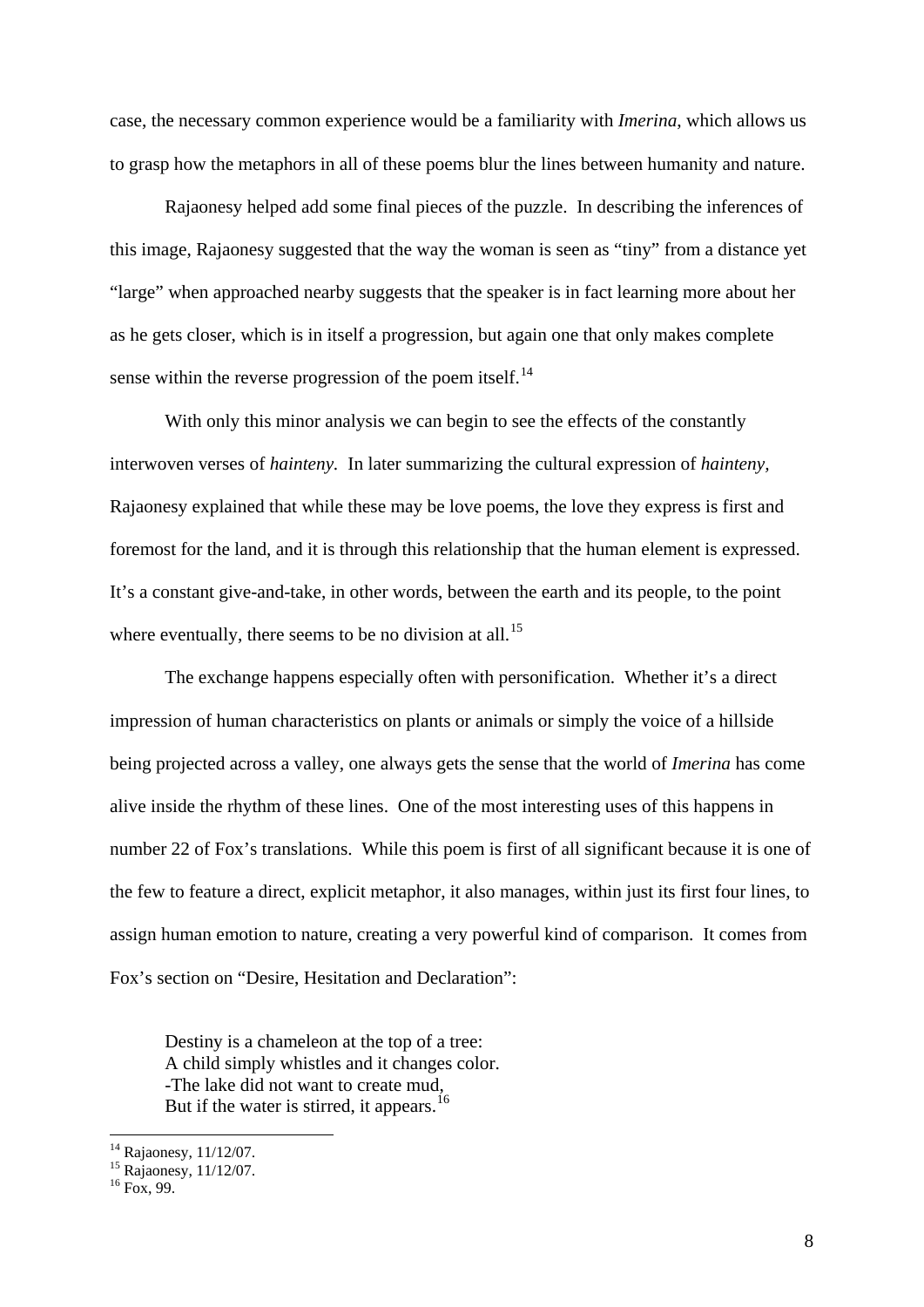As previously stated, the opening of this poem directly equates destiny with the chameleon, setting up a kind of familiar symbol that is then supported with the next line of the poem, which essentially explains the inability to predict or control both nature and the chameleon. This technique of essentially putting the two representatives of both humans and nature on the same level, the same playing field, really, is especially characteristic of the metaphors within *hainteny,* and can be seen throughout any collection of these verses.

 The next two lines continue to support the opening assertion, but with a slightly different approach. First, the lake is described as not wanting to create mud, suddenly giving this natural landform a personality, indeed a preference, just like a human being would have. That this preference is tested by the inevitable laws of nature, of really life in general, gives further credibility to the argument that destiny is completely unpredictable and uncontrollable.

The fact that there is an implied switch in speaker completes the idea of one argument supporting the other; one can almost picture two performers throwing their two cents back and forth. The end of the poem promises more of the same:

There are many trees, But it is the sugar cane that is sweet. There are many grasshoppers, But it is the *ambolo* that has beautiful colors. There are many people, But it is in you that my spirit reposes.<sup>[17](#page-9-0)</sup>

This ending is essentially a continuation of the second speaker's supportive argument. It gives more contexts in which to place the thematic ideas of desire, hesitation and declaration that are expressed in the poem as a whole. In the way that the final couplet follows the same pattern of "There are many... but it is...," once again describes the human element within the same terms as the trees and the grasshoppers, as if each of them was no

<span id="page-9-0"></span> $17$  Fox, 99.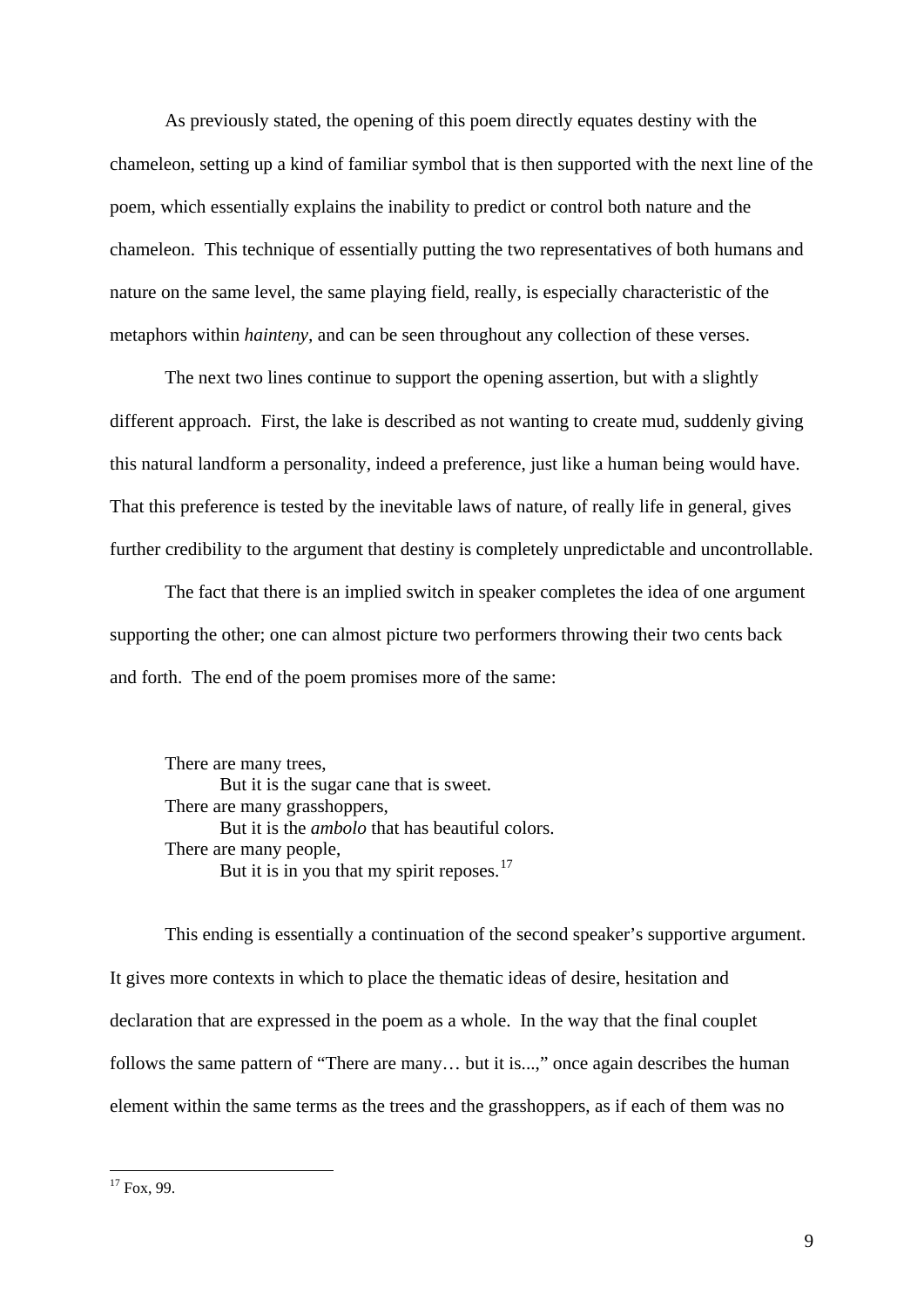more relative than the others, as if they all reflect this destiny of love. The description of the "repose" of the "spirit" in the beloved is the declaration, the announcement of affection that so often jump-starts what Fox qualifies as "the course of love" that runs throughout *hainteny.*

The next theme along this "course" is that of "Consent and Union," and also provides another example of how elements of nature are personified to once again express the love of the beloved and ultimately, of the homeland. This time, however, the metaphor is not nearly as explicit. In fact, it becomes obscured even further by the use of proper names to describe the beloved. Unfortunately, the characteristic power of this descriptive technique is partly lost in translation, but nonetheless works to create a very fine and even vague line between the human and animal world, as if the two were one to begin with. Here is Fox's translation number 58:

You hills there in the west, Lower yourselves, level yourselves, That I may gaze on Red-coral from a distance. If we are corals, let us be strung together; It we are lead, let us be melted together. Then Red-coral said: "If you cherish me, I cherish you."<sup>[18](#page-10-0)</sup>

As we can see, personification is at work from the outset when the speaker directly addresses the "hills there in the west." Use of cardinal directions is in fact quite common in *hainteny.* It's even used by the Malagasy in every day life, as directions are more often given using either north, south, east or west than left or right. Each of the cardinal directions even has a certain connotation to it, which we must assume is implied in this poetry. West is the more neutral direction, however, usually tied to every-day life.<sup>[19](#page-10-1)</sup>

After the request is made of these hills in the first couplet, the second one introduces us to the use of proper names with "Red-coral." In Malagasy culture as well as within the

1 <sup>18</sup> Fox, 127.

<span id="page-10-1"></span><span id="page-10-0"></span> $19$  Fox, 25.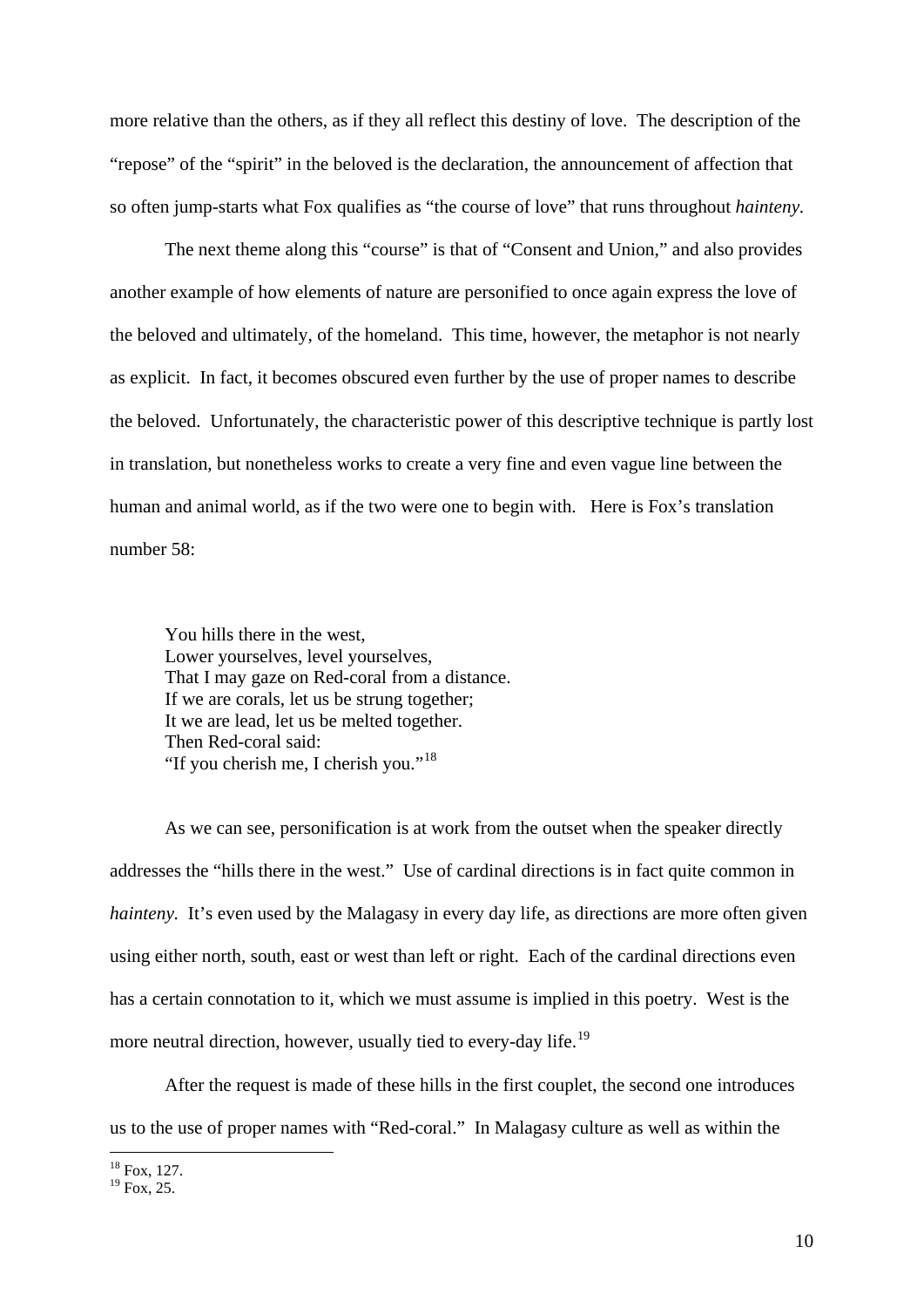poetry of the Merina, it's typical for first names to mean something literal, so while it may seem like blatant symbolism in this translation, the effect should be much more subtle: it speaks of this beloved without saying explicitly whether she is simply *like* red coral or even by stating in a straightforward metaphor that she *is* red coral. Again, the lines are blurred.

The expression of union comes next with the image of corals being strung together, then of lead being melted together. Coral is an especially important symbol, as Jeannine Rambeloson pointed out, because it was once used as currency in Merina society, so therefore it was something especially valuable. Rambeloson even ventured to say that it represents "beauty and temptation," because of this connotation.<sup>[20](#page-11-0)</sup> The fact that it is described as being "strung together" therefore suggests that this relationship is being culminated, as well as that it is a very valuable one. In this simple image of a necklace, we see yet another example of the way that parts of everyday interactions, in this case currency, can be made into powerful and often beautiful metaphor in order to express the vague emotions of relationships with something more familiar.

The poem ends with a new voice, that of the ambiguous "Red-coral" expressing the reciprocation that defines the union. This would be the one literal statement in this verse, meaning that once again *hainteny* has made a bit of a tangle of everything, but just as humans and corals can exchange names and emotions, so do the lines of the poems accomplish a giveand-take along its windy path.

In the same way that proper names of people can express unique and characteristic symbols of Merina culture, so too can the names of places. They are in fact abundant in *hainteny*, placing further limits on the outsider's ability to grasp the meaning, but all the more powerful in expressing a familiar appreciation for the land. In a popular, more general

<span id="page-11-0"></span> $20$  Rambeloson, 11/13/07.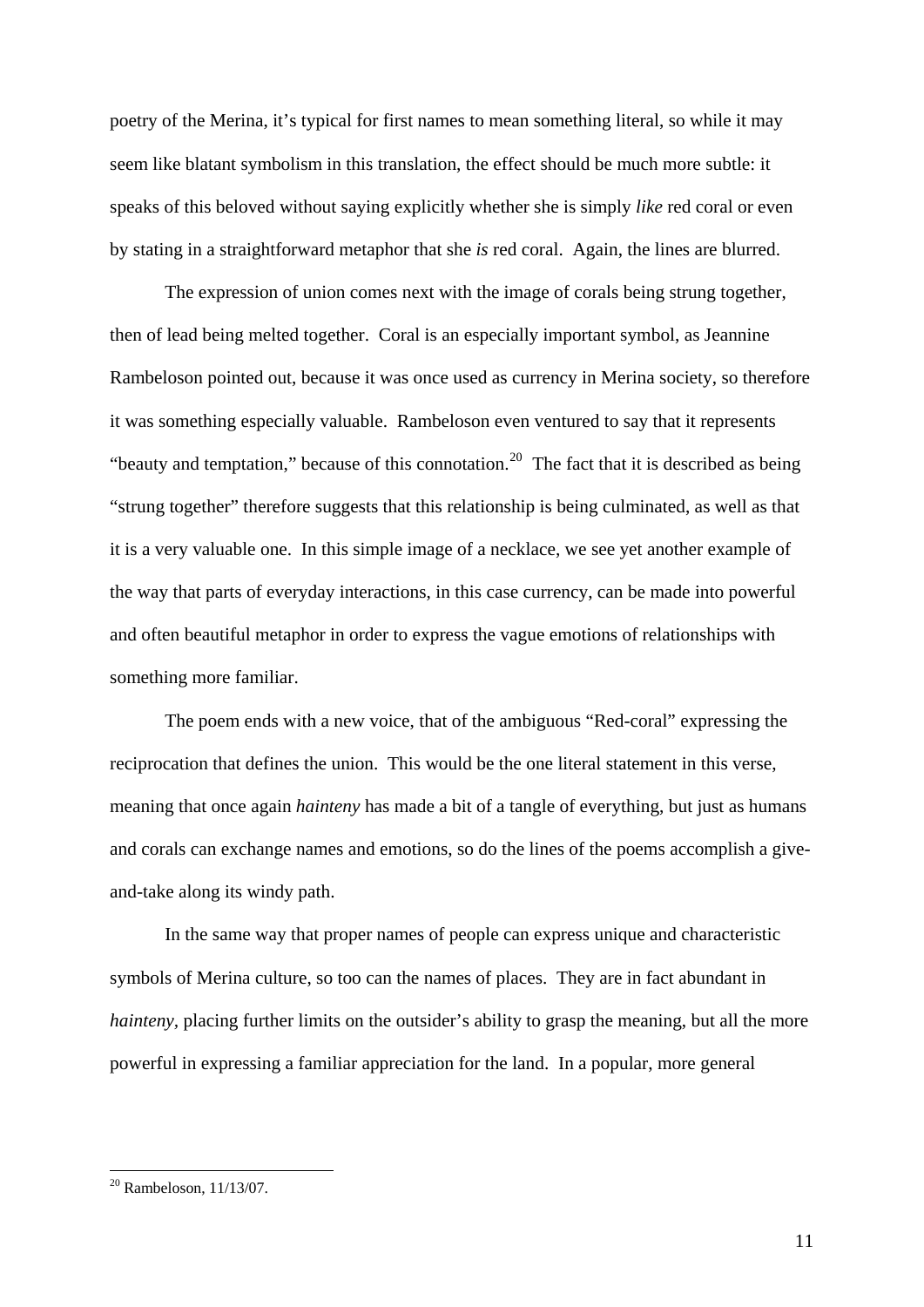example of *hainteny,* Fox's number 451, we see this happening multiple times in the context of a poem that expresses some of the central parts of Merina belief and practices:

Distant thunder rolls over Ankaratra, Orchids bloom at Anjafy. The little-blue-bird cries, He-who-does-not-fear-requital laughs. If it is a requital of death, may it not come, But if it is a requital of love, may it come.  $21$ 

Ankaratra, it turns out, is a mountain in the southwest part of *Imerina* that often shows up in the verbal art in Madagascar. In Fox's translation of Bakoly Dominichi-

Ramiaramanana's commentary on this very same poem, we get a glimpse as to its meaning:

 "It is a solitary mountain—frequently covered with a veil of mist—which, even in sunlight, always appears to be weeping, because of the glistening of water that springs from its rocks. On the other hand, it is a majestic mountain, the adobe of spirits and gods and the kingdom of legendary princes, a cold desert that is somewhat frightening for men. There are a number of myths involving frustrated love connected with this mountain... In other words, it is linked to themes of solitude, separation, mourning and nostalgic sadness."<sup>[22](#page-12-1)</sup>

Once again it becomes clear that there is practically an overflow of possible meaning behind the mention of this mountain. The remarkable part, though, is that this landform in particular is known to many Malagasy and that it almost always brings up ideas of sadness and regret; both Rajaonesy and Rambeloson instantly equated it as such.<sup>[23](#page-12-2)</sup>/<sup>[24](#page-12-3)</sup> That a mountain could inspire such consistent human emotions speaks volumes to the emotional investment in the landscape of *Imerina.* 

The meaning behind the mention of Anjafy is unfortunately not quite as evident. In fact, Dominichi-Ramiaramanana notes that there may be a great deal of historical allusion

<sup>1</sup>  $^{21}$  Fox, 399.

<span id="page-12-1"></span><span id="page-12-0"></span> $22$  Fox, 44-45.

<span id="page-12-2"></span><sup>23</sup> Rajaonesy, 11/12/07.

<span id="page-12-3"></span> $^{24}$  Rambeloson, 11/13/07.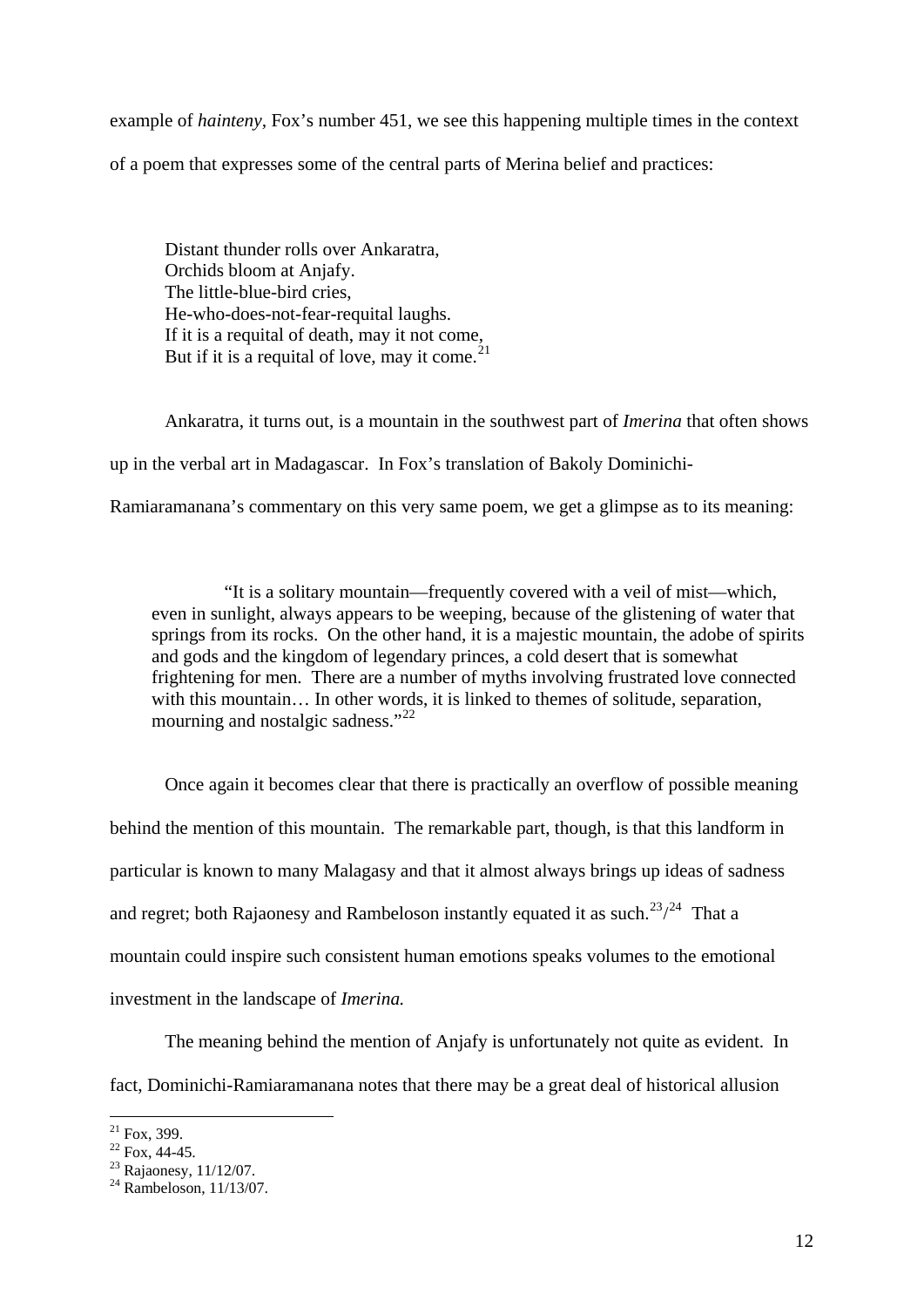attached to it, so at the very least it doesn't imply the same uniformed reaction as the image of Ankaratra does.<sup>[25](#page-13-0)</sup> Still though, the image of "orchids blooming" does enough on its own, as it prompted Rajaonesy to assume that the poem is set at a time of changing seasons, when at the end of the dry season the first rainstorms come, bringing the first spring flowers to bloom.

The use of the specific place name, then, to some extent seems to simply play off of this observation of the habitual change of seasons in recognition of something especially familiar, even comforting. For the Merina, it is the description of what happens every year throughout their highland home, essentially an appreciation of the things you can always count on.

The poem continues again with the use of proper names. "Little-blue-bird," in fact alludes to a well-known Merina folktale, which perhaps explains why Rajaonesy first got the impression that this bird was crying in need of comfort and protection from a mother or lover, since this is the case in the old story.[26](#page-13-1) In fact, this image is used over and over again in *hainteny,* making it an apparently foolproof allusion.

After this assertion, however, we are introduced to a new and especially intriguing part of the poem and in fact of Merina culture as a whole. Unfortunately, the translation to the word "requital" doesn't quite express this, for the actual term is *tody,* and it is one specific to the Merina culture used to describe its basic equivalent of karma, or an unseen force of balance and retribution in human life. In the original Malagasy version of this poem, *tody* is actually embedded within the name of this "he-who-does-not-fear-requital," which enables it to internalize its meaning more than in the English version.

In any case, the idea of *tody* is expressed completely at the end of the poem as the speaker explains that the consequences of love are desirable while those of death are not. Such a statement isn't far from the understanding of any human being; the connotations of

 $^{25}$  Fox, 45.

<span id="page-13-1"></span><span id="page-13-0"></span><sup>&</sup>lt;sup>26</sup> Rajaonesy, 11/12/07.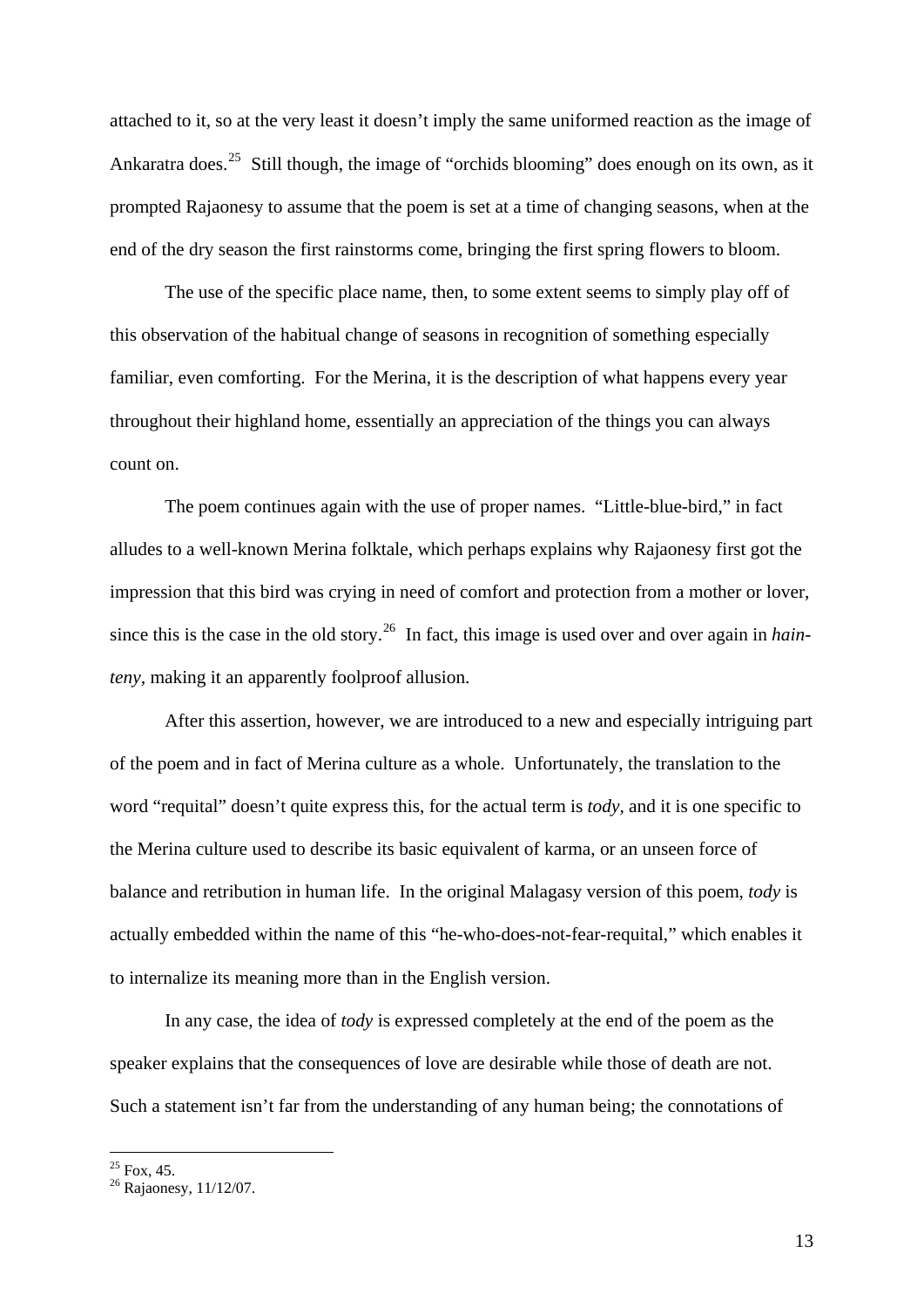love and death are practically universal. So once again, it's instead the way that *hainteny* manages to augment the meaning of this with the other images in the poem, the ones that describe the equally inevitable forces of nature as if that roll of thunder and those blooming orchids were themselves death and love, that makes this expression unique. The human emotions are described right alongside the scenery, right alongside the familiar places of Ankaratra and Anjafy that can still be found on a map of *Imerina.* 

This timelessness of the land is only one of many reasons why it is so persistently symbolic in *hain-teny.* Christiane Ramarantsoa, in asserting the presence of this metaphorical technique throughout Malagasy poetry, cites that the majority of Malagasy believe that the earth is as much a part of life as the human being is, essentially that the two elements constantly intermingle just like the lines of *hainteny*. [27](#page-14-0)

More than anything, though, one has to recognize the importance of "the earth of the ancestors," as it persists still in Merina culture today. Malala Rasoanavalona, a young businesswoman in Antananarivo, explained first that for her culture, the idea of one's "country" isn't really defined by borders or governments or anything like a national anthem, rather that it denotes the place of origin, the place of one's family and its history.

"My mother knows, and I know, that when we die our bodies have to go into the family tomb. Even if I die in America, my body would have to come back here. My grandparents are there, my father's there, and I'll be there, too," she said with conviction.<sup>[28](#page-14-1)</sup>

This idea of the afterlife beginning in this very physical setting, the same one that inspired the images of *hainteny,* helps to explain the constant exchange between the emotional and the physical world, for it perpetuates even in death. One common Malagasy belief is that when a person dies and their body is buried in their place of origin, the spirit embarks on a

<span id="page-14-0"></span> $27$  Ramarantsoa, 11/24/07.

<span id="page-14-1"></span> $28$  Rasoanavalona, 11/25/07.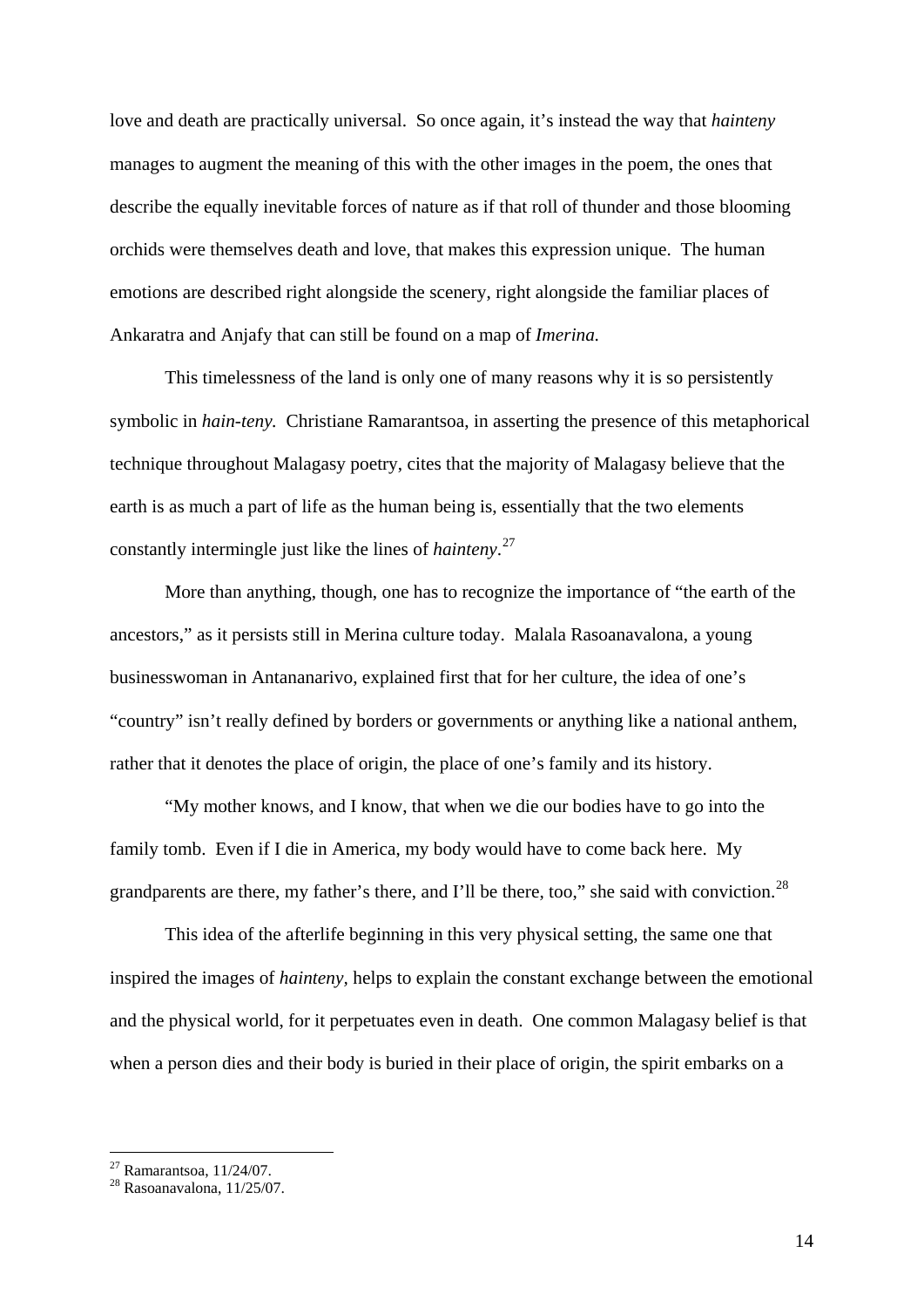voyage around the world but always returns to the start of it all to spend the rest of eternity among their children and their children's children.

With the sun still rising and setting across the same plateaus where these spirits remain while their descendents go on living, following their own "courses of love," it's no wonder that the power of *hainteny* seems no less likely to fade. Mingled with this intense belief in the constant presence of past lives is the kind of appreciation for home that any human being can relate to. Yet there is also a strangeness that's a bit harder to grasp, something to do with the way this countryside is utterly incomparable: everywhere looks a little bit familiar, like somewhere you've been before, but with intriguingly unforgettable exceptions. A simple glance out the window seems to offer immeasurable possibilities and unmatched inspiration as it undoubtedly did to lead to the first utterances of *hainteny,* and as it continued to from then on, as we will see in the work of Jean-Joseph Rabearivelo, perhaps the only poet whose iconic status equals that of *hainteny* in how it represents his own experience of Madagascar, and of course, that of those who came before him.

#### **Jean-Joseph Rabearivelo: The Modern** *Mpikabary*

 For the Malagasy, *Mpikabary* is an especially prestigious title. The word means "man of words" and refers to one who has a firm grasp of the verbal arts, whether it's in oral traditions or in the written form.[29](#page-15-0) Those who mastered the recitation of *hainteny* during the height of Merina rule and even in the years that followed undoubtedly carried this distinguished ranking, but in the years since it has come to have different meanings.

Jean-Joseph Rabearivelo was born in 1901, not even five years after the French first officially colonized Madagascar, the product of a tumultuous time in the history of the island. He was the son of a woman named Rabozivelo, who came from the royal Merina family of

<span id="page-15-0"></span> $29$  Haring, 28.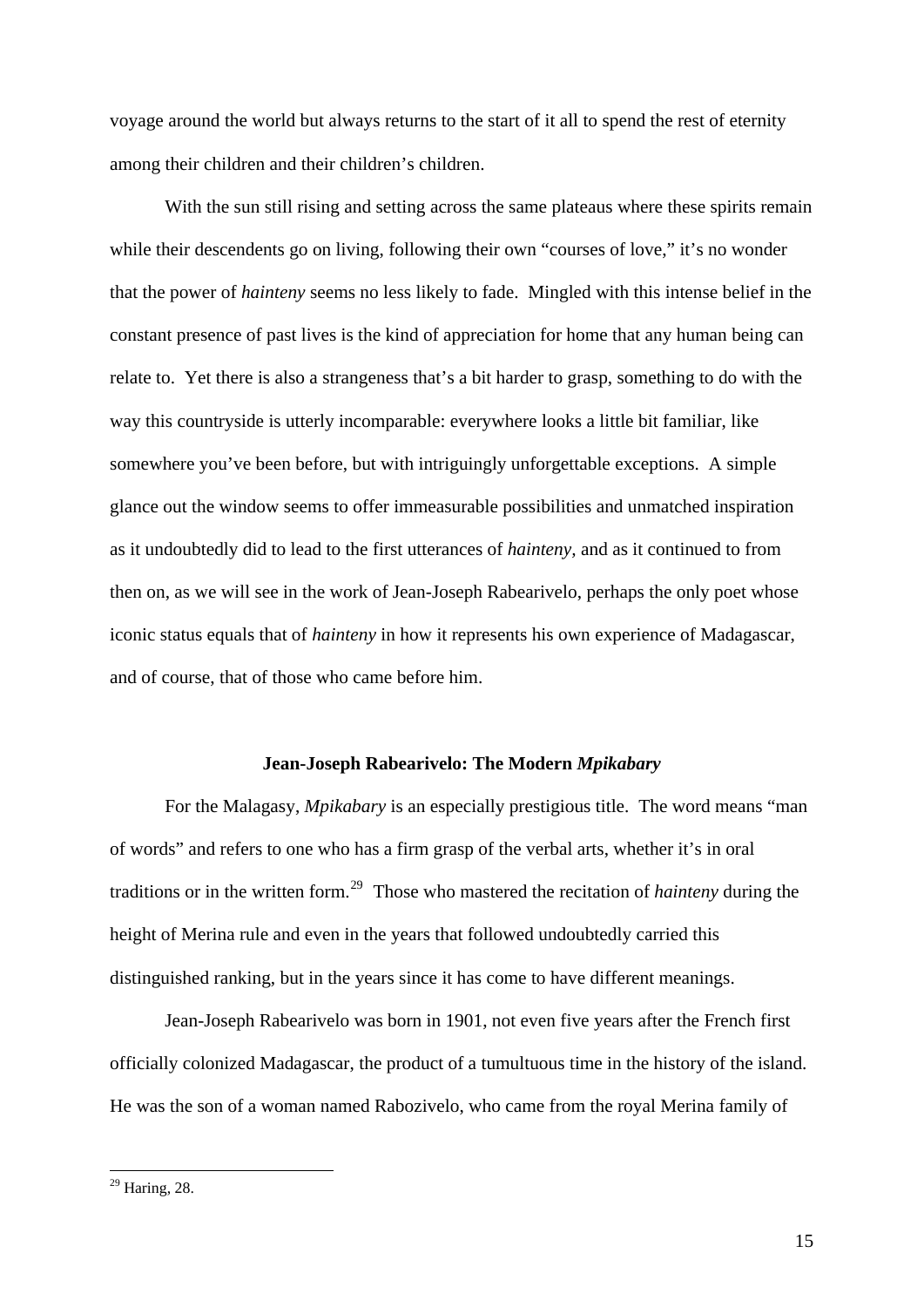Zanadralambo, but who in the wake of colonization was essentially poverty-stricken. He never knew his father. He attended school in the French colonial system until he was 14, at which point he officially took his education into his own hands, having developed an intense fervor for books and consequently devouring any that he could gain access to. He said himself that he was "poisoned" by what he could learn from literature. His first love was Baudelaire, the French poet whose influence was never far from Rabearivelo's own work even until his last breaths, which he spent scribbling farewells to his family and to his Baudelaire books after drinking cyanide at the age of  $36<sup>30</sup>$  $36<sup>30</sup>$  $36<sup>30</sup>$ 

Rabearivelo's intense malcontent that eventually led to his suicide is often the subject of much debate by historians and citizens alike. Many say that the death of his favorite daughter, Voahangy, in 1933, triggered his slide into depression, while others note his constant struggle for recognition by the French whose literature he so endlessly adored, culminating in the denial of his request to travel to France for an exposition in 1936. In any case, his was a story marked by internal conflict and grief that will never be fully understood.

Even more than the uncertain roots of his turmoil, however, is the constant question of Rabearivelo's identity. Some people, like Rajaonesy, simplify his struggle by saying only "He wanted to be a *vazaha,*" or foreigner, for all his emulations of French Romanticism and its contemporaries.<sup>[31](#page-16-1)</sup> Rambeloson described him as being like a tree, with his roots in the earth of Madagascar while his head was up in the sky, with a clear view of the possibilities of the world and yet no way to reach them. Her assessment was that Rabearivelo's greatest difficulty arose with his fight for respect from the Western world, for he was certainly aware of his talents and his aptitude at French yet experienced constant dismissal from that world simply because of his Malagasy heritage.<sup>[32](#page-16-2)</sup>

<span id="page-16-0"></span><sup>30</sup> Riffard, 11/21/07.

<span id="page-16-1"></span> $31$  Rajaonesy, 11/12/07.

<span id="page-16-2"></span> $32$  Rambeloson, 11/13/07.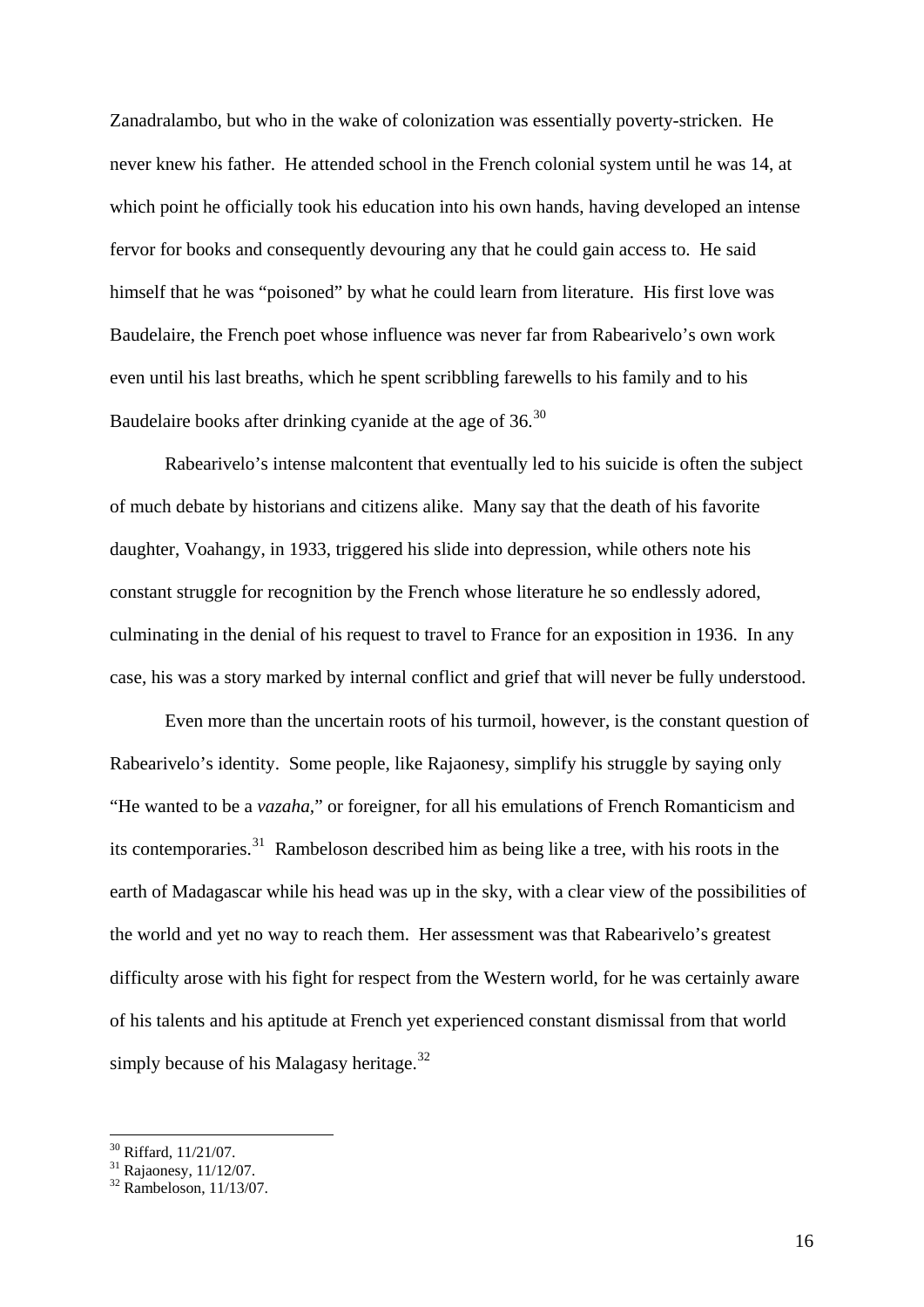Perhaps this has something to do with why, as his brief career progressed, Rabearivelo became more and more a child of Madagascar, indeed a true *mpikabary* meant to chronicle the trying times of the first part of the colonial era when the French had adopted a system of "repression and assimilation."[33](#page-17-0) Haring in fact noted that "Any *mpikabary* would give his discourse more authority by quoting, adapting and alluding to traditional lines."<sup>[34](#page-17-1)</sup> In this spirit, Rabearivelo fell more and more under the same influences as the creators of *hainteny,* the influences of his culture and of the land itself. His constant readings included samples of *hainteny*, which he collected over 600 of before making his own attempt at transposing them in his own style in a work entitled *Vielles Chansons des Pays d'Imerina,* or *Old Imerina Songs,* which was published after his death in 1939.

Before this posthumous collection, however, came two of his most recognized works, *Presque-Songes* and *Traduit de la Nuit,* or *Near-Dreams* and *Translations from the Night,*  published in 1934 and 1935 respectively.Both are heavily decorated with western influences, their images and metaphors expanding in a linear progression that is quite far from the complex formula of *hainteny.* 

Nevertheless, the reader inevitably finds himself once again transported to the wide open countryside of the island's central highlands, trapped perhaps, within the lines of a poet whose style echoes that of Rousseau and Baudelaire, but whose descriptions once again keep the feet solidly planted in the red earth of Madagascar. Most remarkably, Rabearivelo took the time to write the poems of these works in both French and Malagasy, pushing both languages to their limit and finally challenging the old proverb, "to translate is to betray." The introduction of the 1960 edition that presented both works together in both languages, notes that in these two collections Rabearivelo seems to have recovered the original instinct and rhythm, the accent that penetrates his race and the melody, the color and the perfume of the

1

<span id="page-17-0"></span><sup>33</sup> Riffard, 11/21/07.

<span id="page-17-1"></span> $34$  Haring, 28.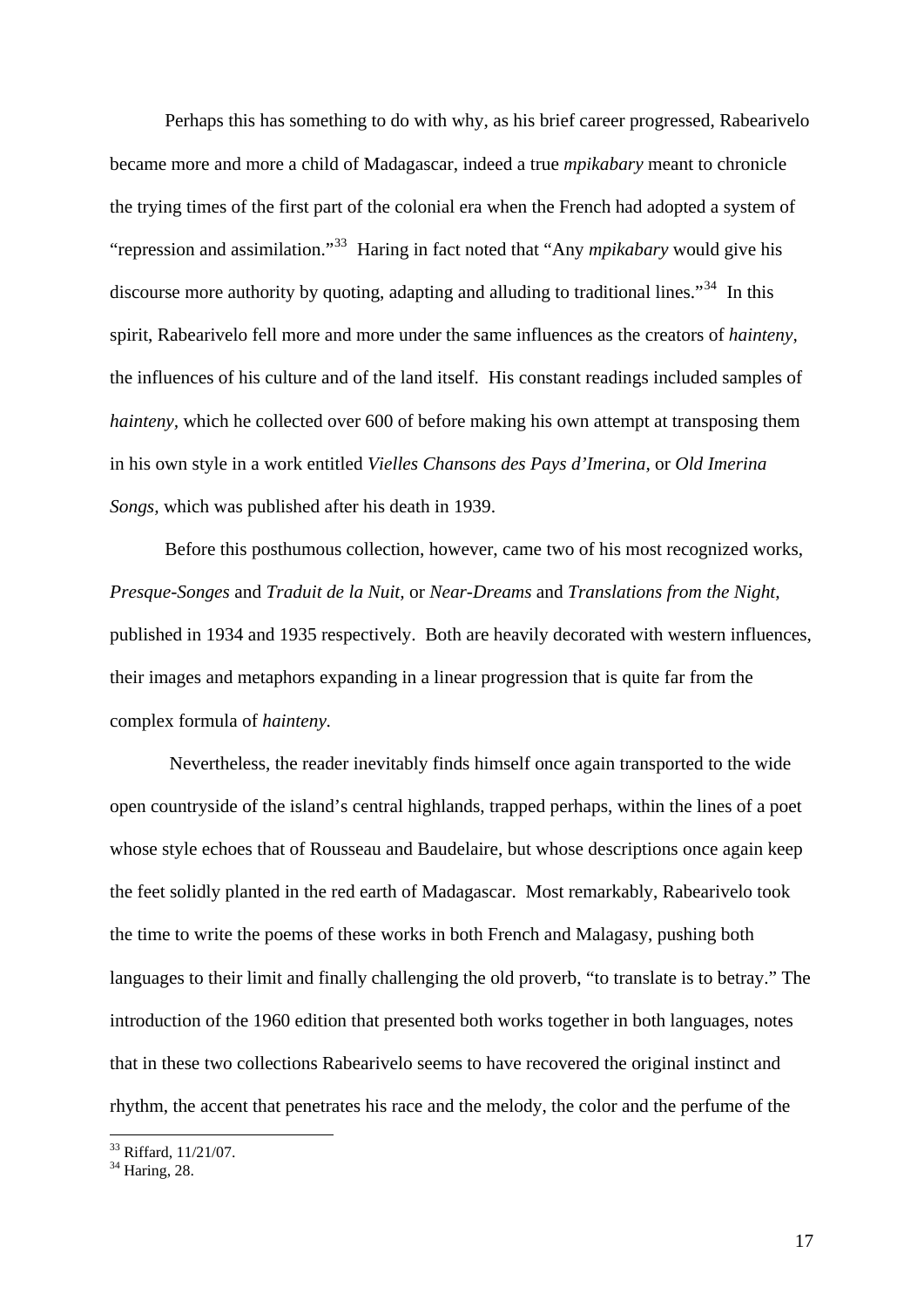highlands of Madagascar.<sup>[35](#page-18-0)</sup> Fox summarizes by saying that "His finest work, issued in the two volumes, *Presque-Songes* and *Traduit de la Nuit*, does not attempt to reproduce the style of *hainteny* in French; rather it expresses the poet's assimilation of that genre and its spirit, which he casts in a new and entirely personal form."<sup>[36](#page-18-1)</sup>

The first work, *Presque-Songes* is the slightly lighter and more comprehensible of the two. The titles alone of these collections indicate the progression between them as well as in the life of Rabearivelo, as he travels from something that is "near dreams" to something that is literally a "translation from the night." Rabemananjara, a contemporary and friend to Rabearivelo, differentiated between the two by equating *Presque-Songes* to a mirror that reflects the mystery of the highlands in its descriptions of its people and scenery, one that internalizes the majesty of the outside world, while *Traduit de la Nuit* is more of a reflection of the poet's personality with how it instead externalizes Rabearivelo's inner thoughts and impresses them upon that same landscape. Either way, we get another unique respresentation of a place that, apparently, runs in the blood of all who know it well enough.

*Presque-Songes* presents us with our first example of this. *Le Poeme,* from the early part of the collection, demonstrates in its first stanza not only a unique use of nature imagery, but also comments on the need to express the continuous influence of the "tongue" of the dead:

Words for song, you say, words for song, o tongue of my dead, words for song, to designate the ideas conceived by the spirit long ago and which are born at last and grow with words for swaddling clothes words still heavy with the imprecision of the alphabet, and which cannot yet dance with vocabulary, not yet being as supple as ordered phrases, but which already dance on the lips like a swarm of blue dragonflies on the shore of a river greeting the evening.  $37$ 

<span id="page-18-0"></span><sup>&</sup>lt;sup>35</sup> Rabemananjara, 11.

<span id="page-18-1"></span><sup>36</sup> Fox, 71.

<span id="page-18-2"></span> $37 F_{OX}$ , 72.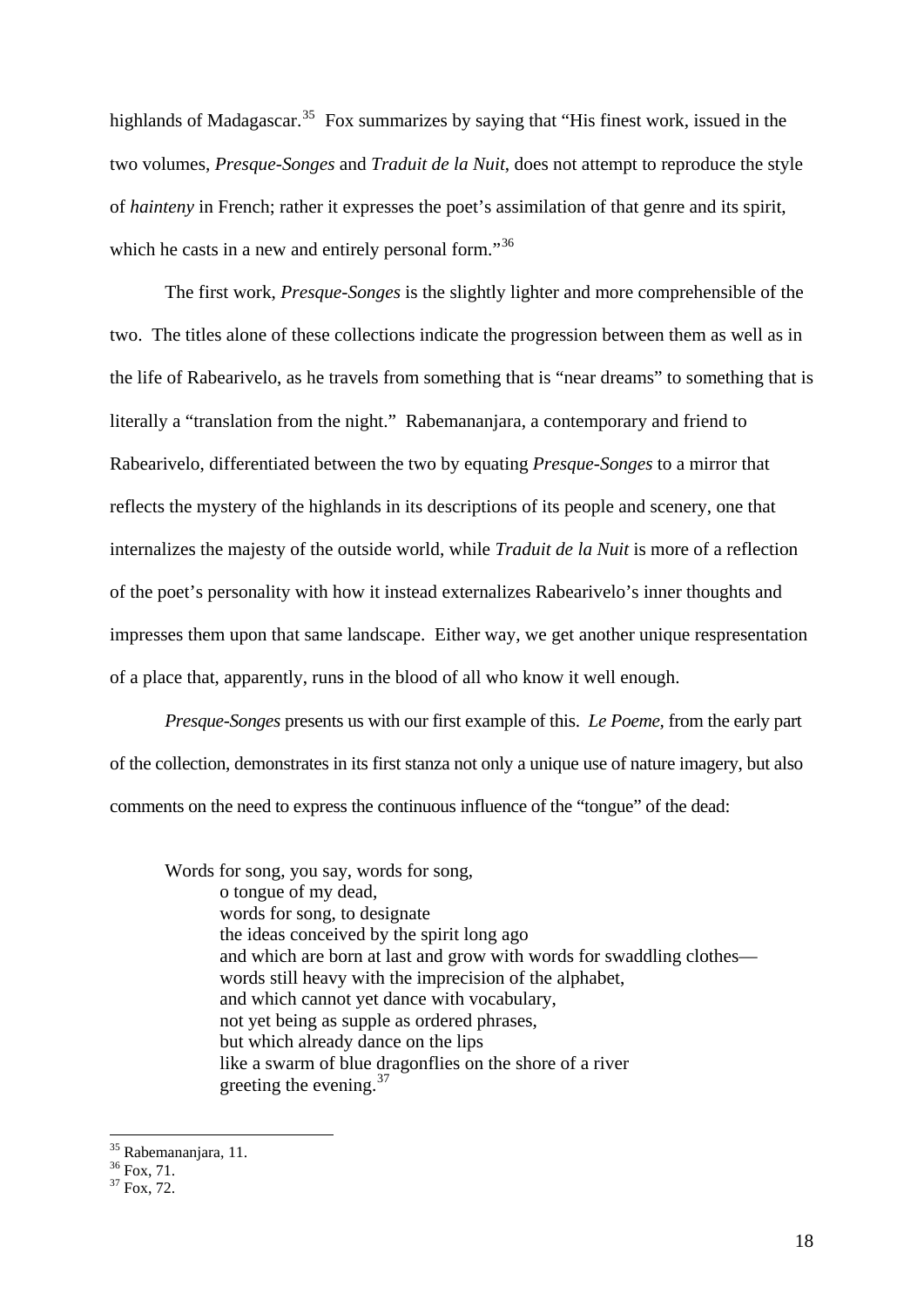From the outset we can see quite a stylistic difference between this poem and those timeless lines of *hainteny*, if only for the sincere musicality of the repetition and the lyrical line "o tongue of my dead." Still, this address is relative in other ways, for it suggests that the speaker has truly possessed this idea of ancestry, in fact that he has internalized it as his own in the same way that Rabemananjara first hinted toward when he categorized *Presque-Songes*. [38](#page-19-0)

In fact, as the lines continue we get more of this sense of reverence for the raw beginning of things, along with a desire to "designate the ideas conceived by the spirit long ago." This is followed by a personification not of nature but of these "words" themselves, as if they were still young and lacked the maturity of music that could accurately convey these ideas. The lines almost wander into the territory of an *Ars Poetica[39](#page-19-1)* with how they firmly express the need for language to take on this role, a need which any poet must know all too well.

With the final lines of this stanza, the inevitable presence of the earth reveals itself with the beautiful image of these words dancing on the lips "like a swarm of blue dragonflies." In this scene, the "words" are completely brought to life as we are able to see them fluttering through the countryside like those buzzing creatures that are so familiar to *Imerina*. The final thought of "the river greeting the evening" personifies this body of water that often runs so tranquilly and as a source of life near the tiny Merina villages that are scattered in the region, giving it a humanity just as *hainteny* would.

As a whole, this poem allows us to show the general differences and similarities between the use of metaphor in *hainteny* and in the work of Rabearivelo. *Hainteny* often equates humanity with nature by placing them right up against each other both literally within the poem and figuratively in the imagery. Rabearivelo, however, spreads his metaphors a

<span id="page-19-0"></span><sup>&</sup>lt;sup>38</sup> Rabemananjara, 11.

<span id="page-19-1"></span> $39$  A kind of poem that addresses the craft and purpose of poetry itself.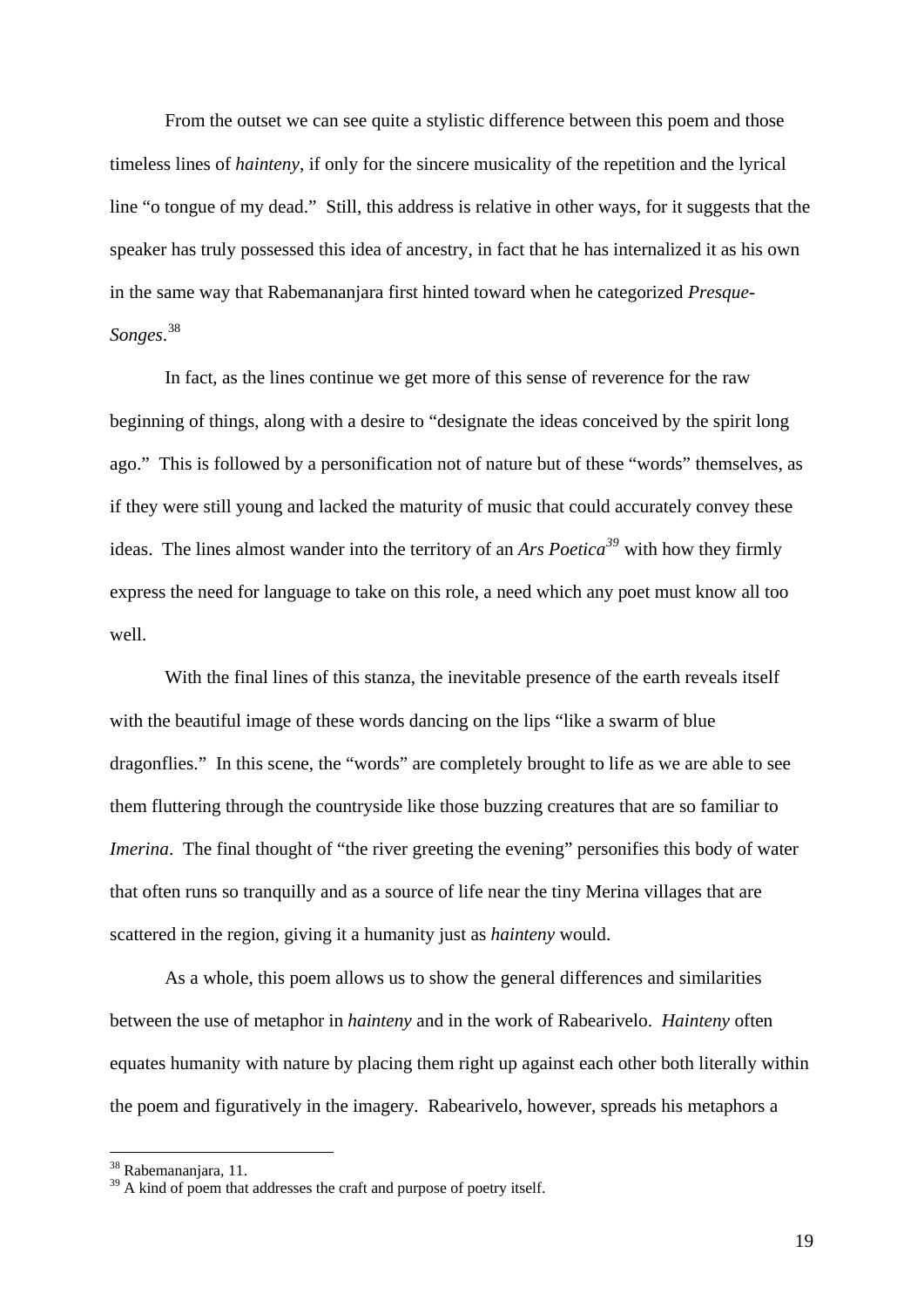little more thinly by describing one thing in terms of another, whether it be words, dragonflies or the beloved. The lines are still blurred, but with more of a hint of surrealism, an influence that often manifested itself in the verses of Rabearivelo.

Never is this more evident than in the poems of *Traduit de la Nuit,* which are practically a soup of vague imagery and most certainly place the reader inside the dream of their author. Rambeloson even noted that to submit to this displacement is the first step in understanding the tangle of it all, and it is definitely necessary in trying to extract the influence of *hainteny* as we will try to do with number 23 of the 30 songs within *Traduit*:

Slow as a limping cow or a mighty bull four times houghed, a great black spider comes out of the earth and climbs up the walls then painfully sets his back against the trees,

throws out his threads for the wind to carry, weaves a web that reaches the sky and spreads his nets across the blue.

Where are the many-colored birds? Where are the precentors of the sun? –Lights burst from their sleep-deadened eyes among their liana-swings, reviving their dreams and their reverberations in that shimmering of glowworms that becomes a cohort of stars, and turns the spider's ambush which the thorns of a bounding calf will tear. $40$ 

In approaching this poem, Rambeloson suggests that first we must recognize

Rabearivelo's style, similar to many of his Western influences, in which he starts with one

small, concrete image and then expands it into a greater one which then illustrates the general

<span id="page-20-0"></span><sup>1</sup>  $40$  Tyson, 269.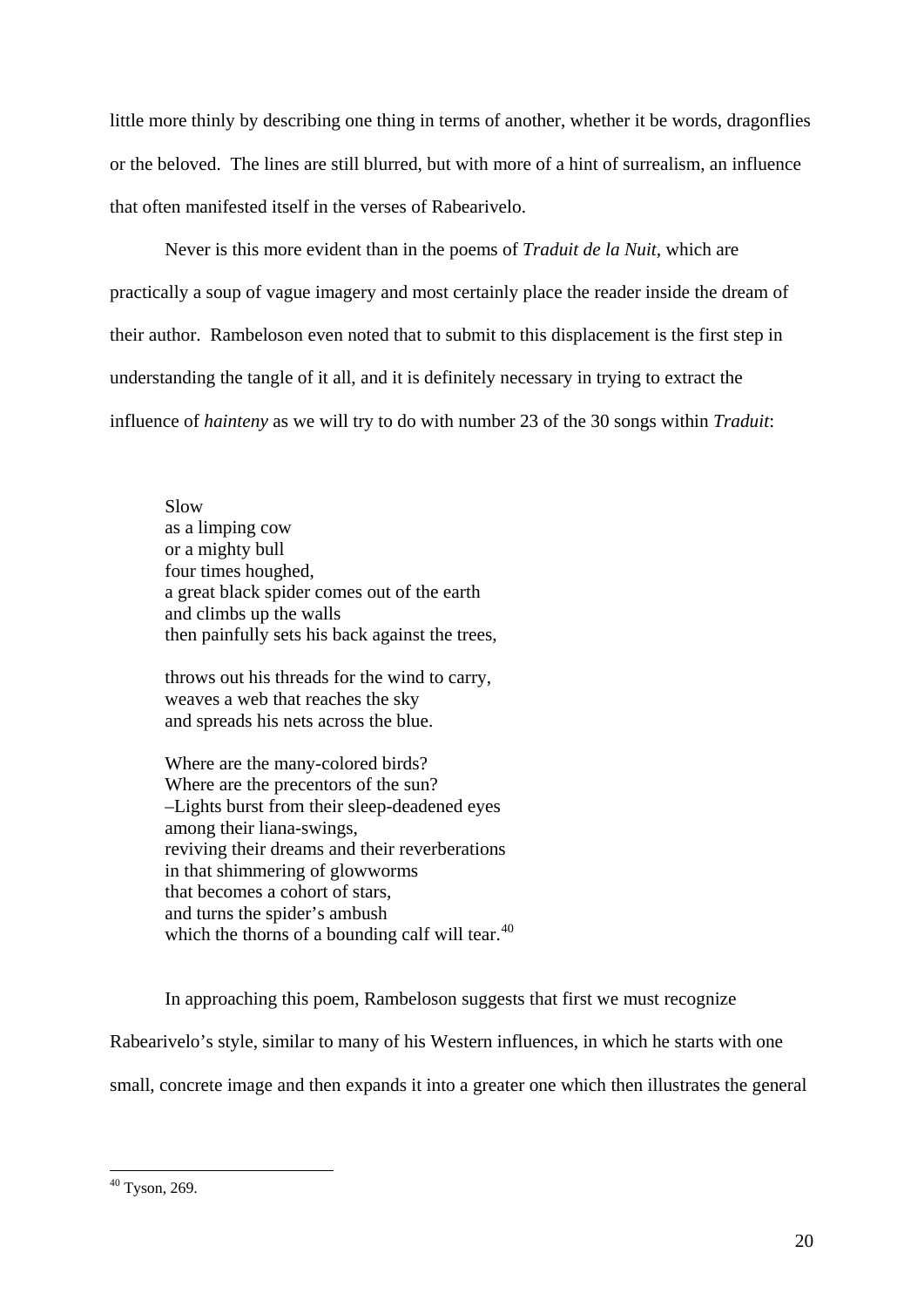idea.<sup>[41](#page-21-0)</sup> The description of the spider through these verses almost works as a narrative in how it follows this linear progression, first stirring the reader with its poignancy, then intriguing him with its mystery.

This kind of storytelling is rarely if ever used in *hainteny*. The personification of the spider that runs throughout the poem definitely achieves some symbolism, but again, it doesn't do so directly, for the thing that is represented is not present in the poem as it would be otherwise. As we watch this spider cast his nets "across the blue," we are confronted with a strange kind of tale that appears devoid of any actual human presence, but one that is told with the voice of a speaker that is full of personality and music.

In this strange way, the "spirit" of *hainteny* that Fox insists is always present in these lines comes through. Especially in the final stanza, with the mention of "the many-colored birds" and "that shimmering of glowworms that becomes a cohort of stars," we seem to be wandering through a night that is undeniably characteristic of the highlands of Madagascar, the place that Rabearivelo knew as home to his love, his life and always his poems.

Nowhere is this more true than in the collection published two years after Rabearivelo's death, *Vielles Chansons des Pays d'Imerina*. After avidly reading the poetry of his Merina predecessors, Rabearivelo created this collection of "creative translations" of *hainteny,* as Lucien Michel Andrianarahinjaka refers to them in his introduction to the 1974 edition of the work.<sup>[42](#page-21-1)</sup> Translations were in fact a favorite practice of Rabearivelo's, and understandably so with his mastery of French, Malagasy and even Spanish always hard at work. *Vielles Chansons*, however, takes this to a new level as it not only changes the form and style of the original *hainteny* while keeping to its story, but also even fills in the blanks with the always uniquely moving ideas of Rabearivelo, providing a rare glimpse into the poet's own interpretation of this exceptional art form.

<span id="page-21-0"></span> $41$  Rambeloson,  $11/23/07$ .

<span id="page-21-1"></span> $42$  Andrianarahinjaka, 6.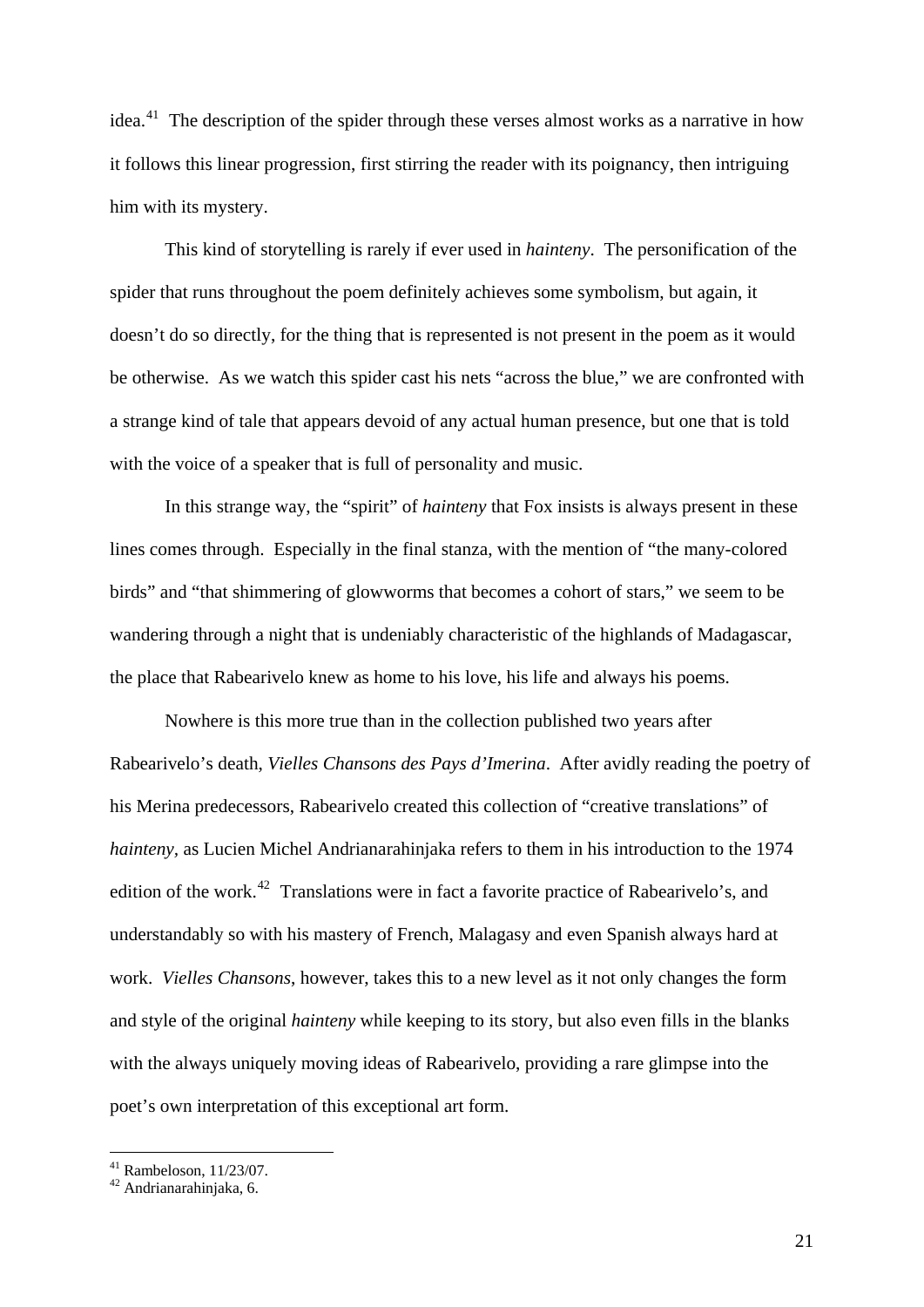In keeping with his appreciation for Western movements, Rabearivelo first took the liberty of turning the original *hainteny* into prose poems, "a form especially popular with the French symbolist poets whom he admired so much."<sup>[43](#page-22-0)</sup> This abandonment of the sometimes harsh lines of *hainteny* worked well with the subtle yet significant stylistic changes that Rabearivelo made to what he would've liked to call "transpositions," in homage to his hero, Baudelaire.<sup>[44](#page-22-1)</sup> The result is this collection of "songs" that are at once echoes of the original context of *hainteny* and modern reflections on a place that transcends both eras.

Many of these echoes match up almost perfectly with the individual *hainteny* that inspired them, while still never sacrificing Rabearivelo's individual flare. This is especially evident in the 28<sup>th</sup> of his *Vielles Chansons* which happens to have been undoubtedly inspired by the same *hainteny* that we know by Fox's translation number 451:

A single cut of thunder in Ankaratra, and the orchids bloom, and cries and cries the blue bird's daughter and laughs and laughs he-who-does-not-fearthe-requital-of-evil.

Requital of evil? Let it be suspended! Requital of love? Let it be applied!<sup>[45](#page-22-2)</sup>

At first glance, the transposition into prose seems to be one of the only real differences between this poem and the original *hainteny* that it copies, but even the tiniest exceptions can be clues toward Rabearivelo's own instinctive take on the verse. First of all, the opening description of the thunder at Ankaratra and the orchids at Anjafy describes all of these things as if they were happening simultaneously, as if they might even have something to do with each other, while the original *hainteny* simply lines the descriptions up against each other independently, so that their connection is only implied to the reader. This is one of many instances when Rabearivelo takes it

<span id="page-22-0"></span><sup>43</sup> Fox, 73.

<sup>44</sup> Riffard, 11/21/07.

<span id="page-22-2"></span><span id="page-22-1"></span><sup>&</sup>lt;sup>45</sup> Translated by the author from original text, Rabearivelo, <u>Vielles Chansons Des Pays D'Imerina, 25.</u>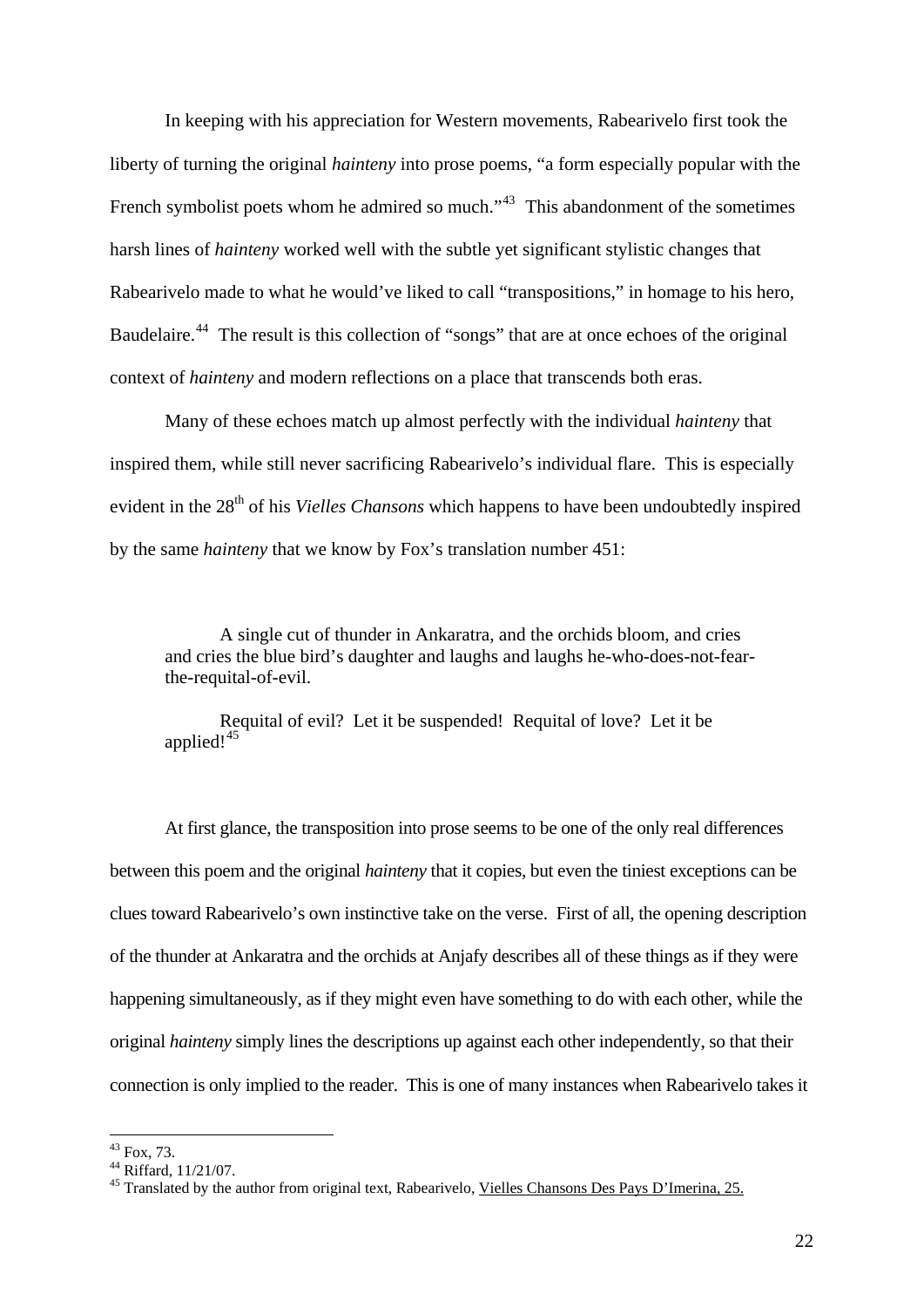upon himself to make explicit what was once only hinted toward. Perhaps more intriguingly, however, we are able see that Rabearivelo understood these original clues enough to include them as he attempted to represent these words of his ancestors.

The second part of this prose poem illustrates more of Rabearivelo's creative license, yet in a slightly different way. With the direct questioning and the immediate, enthusiastic responses we see a real character emerging, a real voice within the exchange, complete with an emphatic personality that would never be so direct in the original verses of the Merina where the speaker so often seems more like an omniscient wise man. This helps, perhaps, to add an extra layer of humanity that counteracts the subtle distortions of language that might make it less personable, like the musical repetitions in the previous stanza or the blending of the imagery.

The last evidence toward the new spin that Rabearivelo put on these poems is that there is actually another stanza beyond these first two, one that appears to be entirely original within *Vielles Chansons*. More than any other part of the poem, this section lets us glimpse the meaning that Rabearivelo drew from the original *hainteny*:

If it's a veil of the head that doesn't know how to reveal the beauty, if it's a means of covering what one cannot wear publicly, then go back to your home: the night will fall before the hour.<sup>[46](#page-23-0)</sup>

Here, Rabearivelo is literally taking the liberty to fathom what this "requital of love," the one that is so welcomed, would be. Rambeloson noted that this is what's known as *tody fitia*, or a good requital, one that is desired. She explained that the speaker is essentially expressing the beauty of the hypothethical beloved in noting that it should not be hidden, that it should be accepted as a part of the love, as the equal reaction that *tody* would dictate.<sup>[47](#page-23-1)</sup> The final phrase. which warns of the coming night, maintains the standard of description that is so often upheld in

<span id="page-23-0"></span><sup>&</sup>lt;sup>46</sup> Translated by the author from original text, Rabearivelo, <u>Vielles Chansons Des Pays D'Imerina, 25.</u>  $^{47}$  Rambeloson, 11/23/07.

<span id="page-23-1"></span>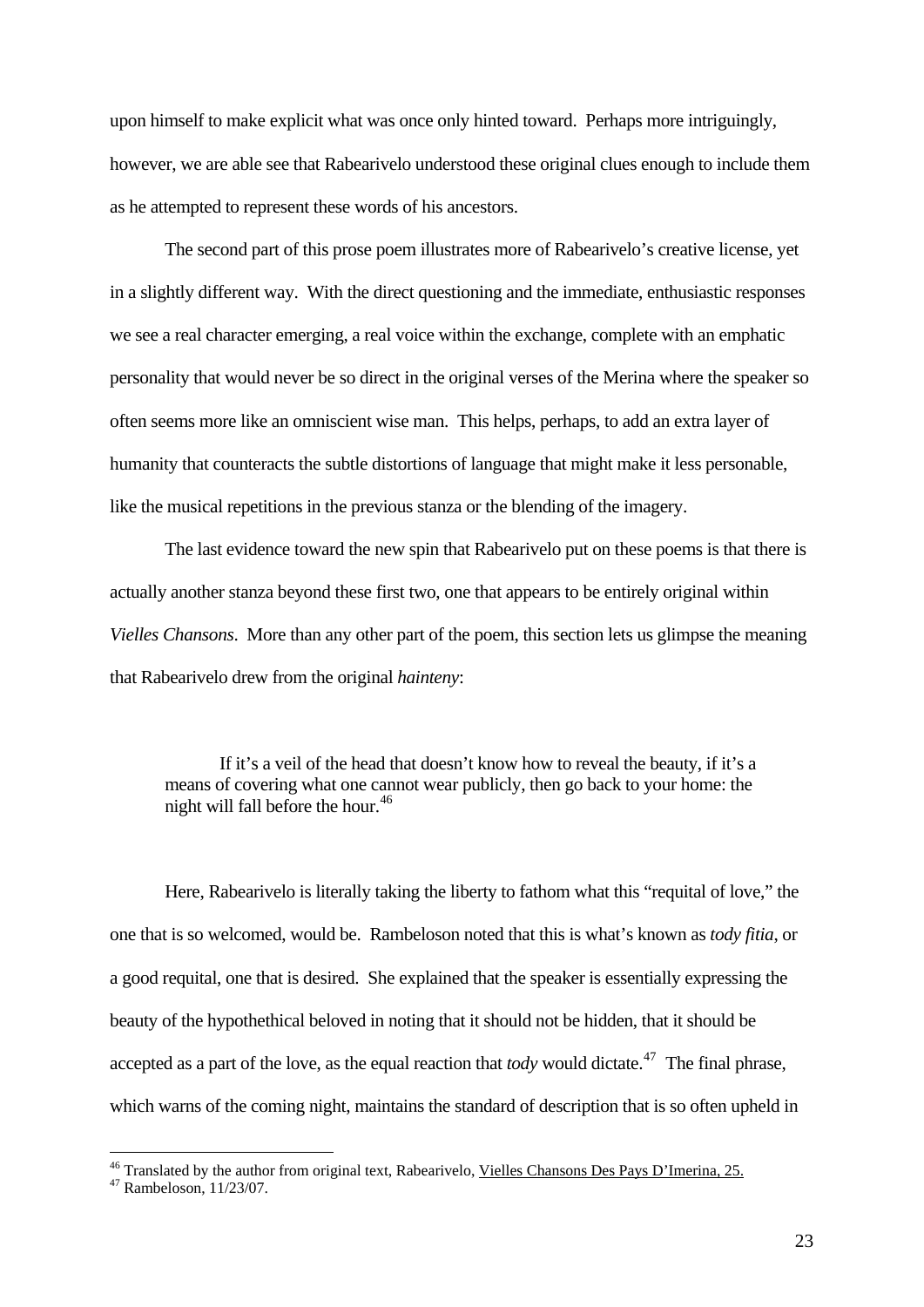*hainteny*, in the way that it denotes something negative with only the image of this daily part of nature.

This obviously clear understanding of the Merina idea of *tody* coupled with that of the symbolic "night" helps prove that Rabearivelo was heavily invested in both the originality of *hainteny* as well as the representation of his own experience of it. In fact, throughout these later works of this great poet, we can see this remarkable fusion at work. Just as he fell under the spell of Baudelaire, Rabearivelo also fell under the spell of *hainteny*, always jumping to defend its important place in the culture of his people and finally attempting to incorporate it once again into a literature that was fast becoming engulfed by colonialism. As part of this endeavor, Rabearivelo succeeded in finding his voice as it could only echo through the hills and valleys of *Imerina*. His work effectively serves as a perfect example of how the spirit of *hainteny* never dies, how it can be re-shaped and yet retain its powerful representation of this place in an attempt to understand its people.

### **Conclusion: Nouvelles Chansons**

Overlooking the same hills and valleys of *Imerina* where *hainteny* was once thrown back and forth in dispute, where Rabearivelo felt that pressing need to sing "Iarive! Iarive!" in a desperate address to the buzzing capitol city he had always known as home, I feel a little unsure of my identity in Madagascar just like he did. The reasons for this are a little more obvious, though, since half of my feelings of misplacement come from the way my appearance makes me stick out like a sore thumb in this island in the middle of the Indian Ocean, only a stone's throw from the depths of Africa. While Rabearivelo may have wanted to be a *vazaha* from time to time, I actually *am* one, in a world of words created in a culture of which I am so blatantly an outsider.

 Yet that need to create, that urge to explain the unexplainable by transposing the often vague mists of our minds is still practiced the world over, so while my process and product reflect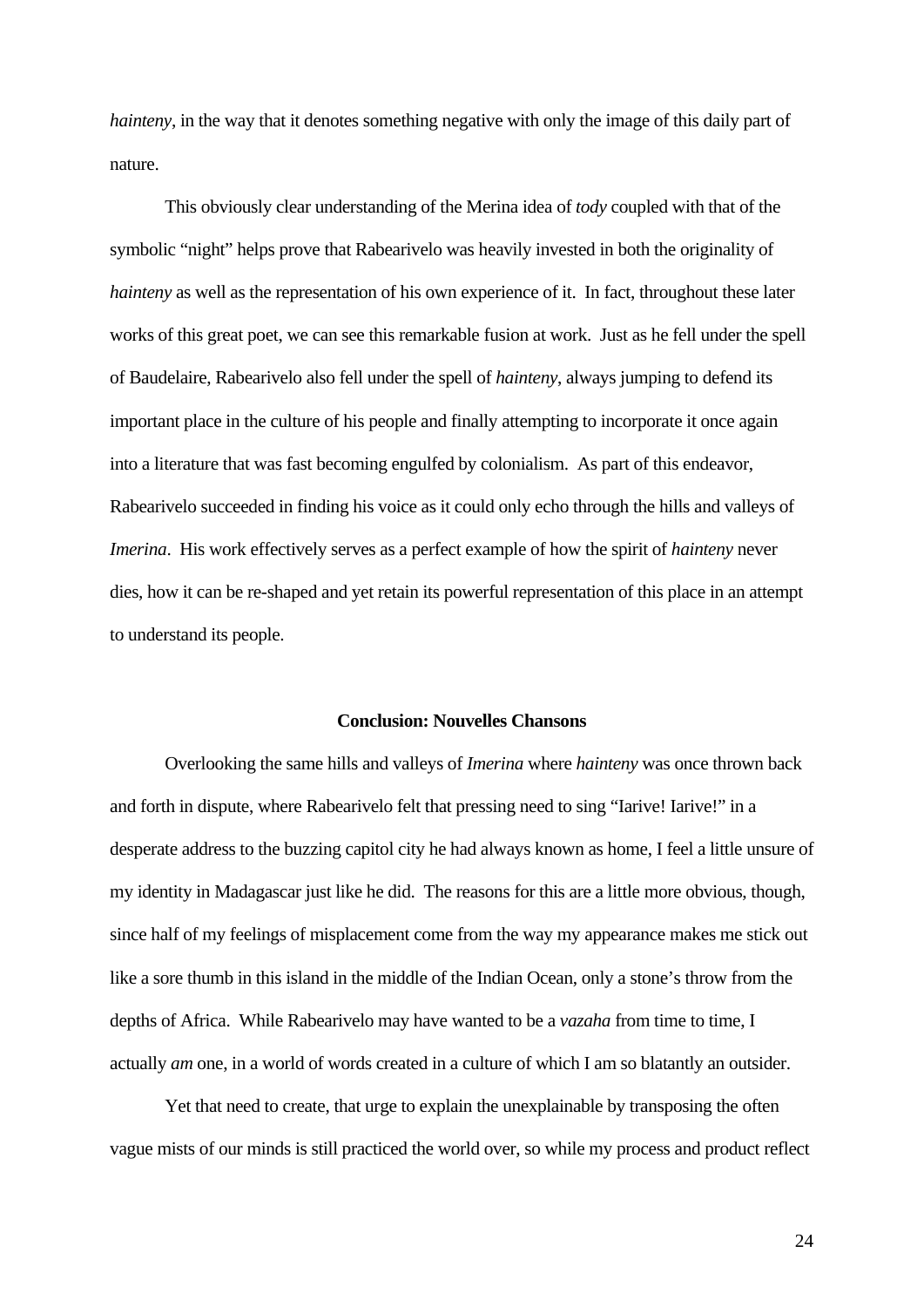a lifetime of contrasting influences, I like to think there's still common ground to be found in embarking on that creative journey. This, along with the fact that I'm literally *standing* on common ground with these past poets, gave me faith as I started on this final part of my study, to try my hand at something like *hainteny,* to find a means of emulation that felt natural as it did for Rabearivelo.

 Of course, in picking apart the complicated persona that is Rabearivelo, I came to appreciate his work not necessarily as emulations, but rather as another step along the historical path of literature in Madagascar, particularly the literature of the Merina. His was just one way of working a unique personality and set of influences in with his own experience of *Imerina.* The fact that this experience continued to reflect the power of the ancestral homeland in its imagery and metaphors only served to strengthen my chances of understanding those experiences as they evolved from *hainteny*, for as long as I've been in Madagascar, I, too have been captivated by these surroundings in a constantly profound way.

 It started with the mornings, with the view I got from my bedroom window in Antananarivo. True, practically every window in this city affords a spectacular view, but as I woke to this one in particular every morning, most often with the sunrise, I came to feel a specific attachment to it. I was writing about that overlook before I'd even begun to shape my plans for this project, influenced by the life that seemed to pulse inside the window frame.

When it came time to actually create a few poems in response to what I'd learned from *hainteny* and Rabearivelo, I only started out a little rough before finding a real rhythm and going with it. Whether that was the same rhythm that Rabemananjara gave Rabearivelo credit for finding is unclear, as it should be, but I think its safe to say I could never discount the feeling of this place as an influence on my work.

 After all, a lot of my creative process is based on triggering, which is essentially the way a writer lets one thought lead to another within the actual process of writing, instead of planning out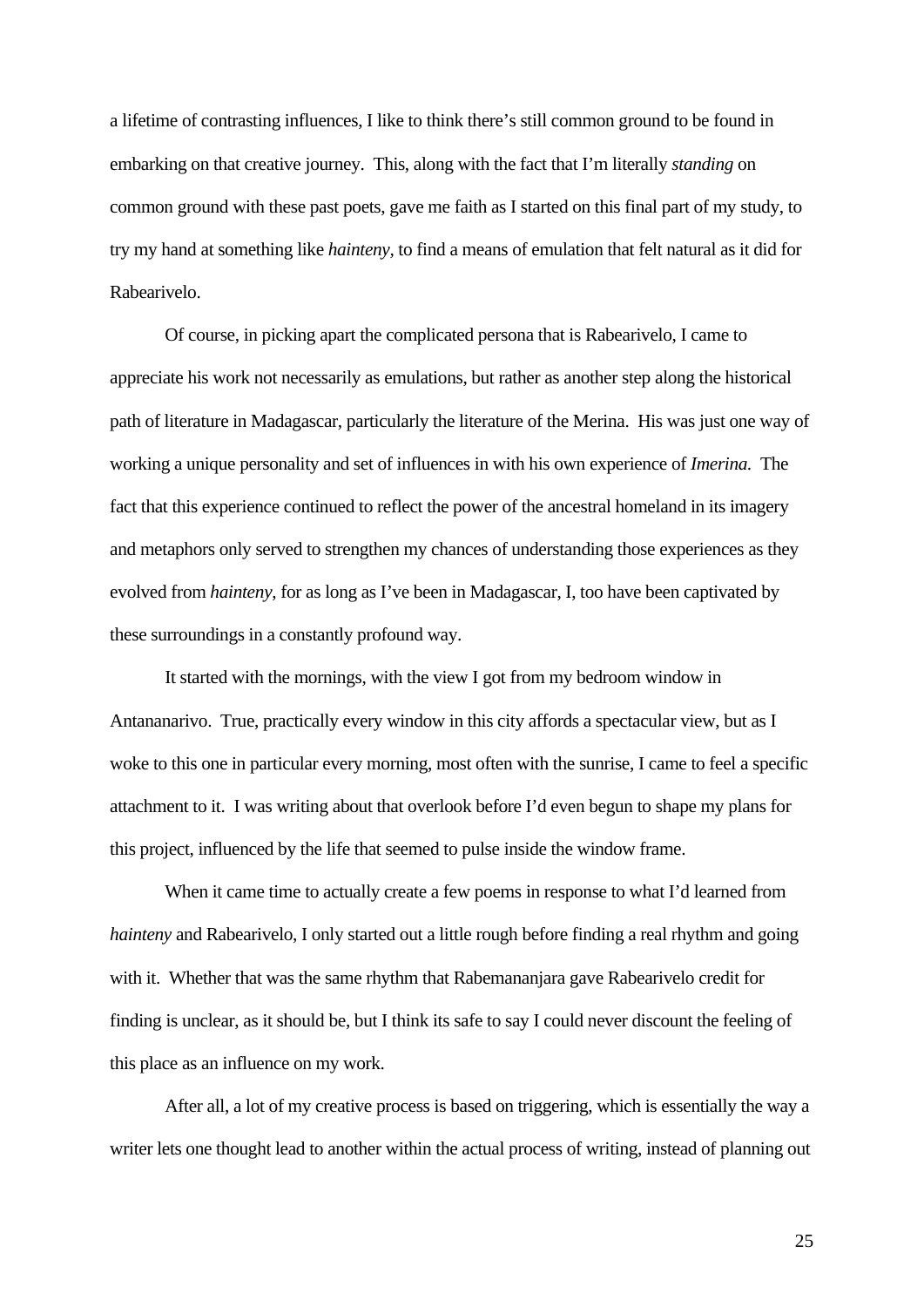progressions as they would lead to a specific theme. Often my "triggering" is influenced by whatever I'm most heavily reading at the time, so of course, the texts of *hainteny* resurfaced practically of their own accord. Whether this also happened for Rabearivelo, who we know to have devoured hundreds of those old verses as he was in the midst of creating his own, is something we can only speculate.

 In any case, I was barely halfway through some of my poems before I realized they could be categorized just as *hainteny* was, that they reflected those same specific cornerstones along the "course of love." I completed a total of three poems, all of which helped me step inside the shoes of those old *mpikabary* in a way that allowed me to understand the things that shaped those lines, to grasp, for example, the way the significant yet subtle details of the changing seasons can become a part of everything: the person, their love and their death. The following is the most comprehensive example of my creations, as well as the one that best explains the appreciation I developed for this place:

## **Consent and Union (For No Picture of the Dawn Will Do)**

A blue haze tilts into the white and stale start of morning and as it douses the jacaranda trees they come open with color and I become the spring bird who knows it's night somewhere.

And so I ask all of it to climb inside my feathered breast, to throb beside my mango heart so the end of the day will take us together to the fresh green

of somewhere else, though we will be reluctant. For look how the smoke is starting to lift, how the huts on the hillside blink in the shade of their doors opening to some children standing

so tiny and content with sleep so close behind them. *But they can come, too,*  from my insides those purple petals whisper, so willing to make room, *yes,*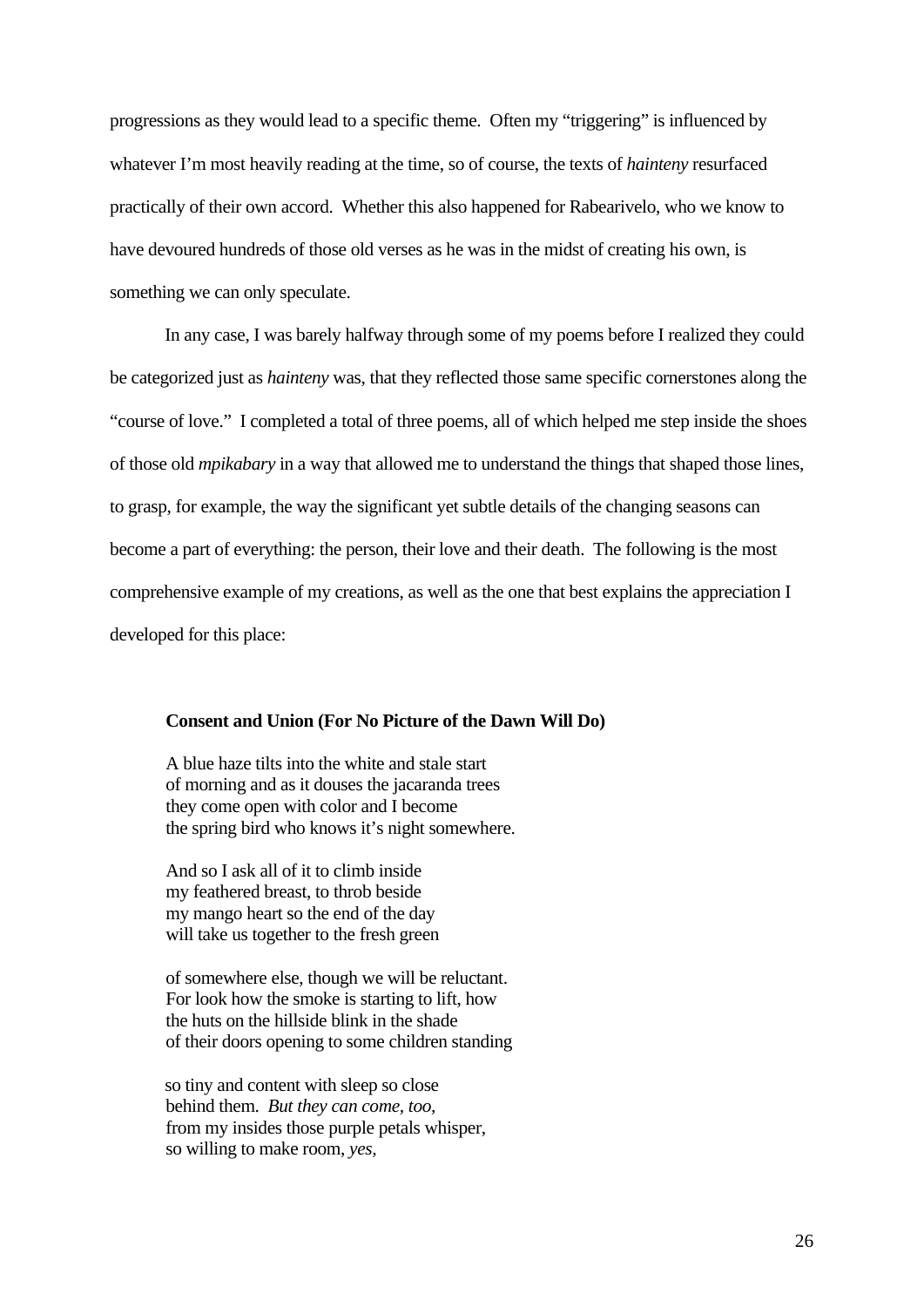and the mothers, too, crouching in their sturdy curtsies by the hearth, and the river they've just returned from, though its current will need to deepen to accept the rains

already in my veins. I'll swing lightly with the tide of it, perched with the leeches hanging heavily all around me, moving to the rhythmic mud-suck of feet

in the rice paddies. It's something of a dance, really, led by the air that's already running from summer, trying to say simply, *It is yours, daughter.* It is yours.

The title of this poem first points out that it matches up with those selections from *hainteny* from the "Consent and Union" section, much like numbers 58 and 60 of Fox's translations that we saw earlier. There is also the additional sort of second title in parentheses, which situates the more contemporary part of the poem, my own personal clue to supplement the one that the original poems would've given.

Unlike the original *hainteny*, however, this one dives straight into the nature imagery. This is one of the instances where this poem is more similar to the work of Rabearivelo, for in traditional western practice there has to be that starting point, that first material description that the rest of the poem builds upon. The rest of the first stanza, indeed the rest of the whole poem, uses descriptive techniques that more closely resemble *hainteny*.This happens most definitely with the personification of the "spring bird," which is in fact the speaker embodying the animal, creating a tangle between human and nature that is meant to rival the one that *hainteny* would also make.

The relevance of the second title hopefully comes into play with the second stanza, as it explains the request of the bird to internalize these surroundings in, appropriately enough, a kind of union. That it should be one to carry the joined forces "together to the fresh green of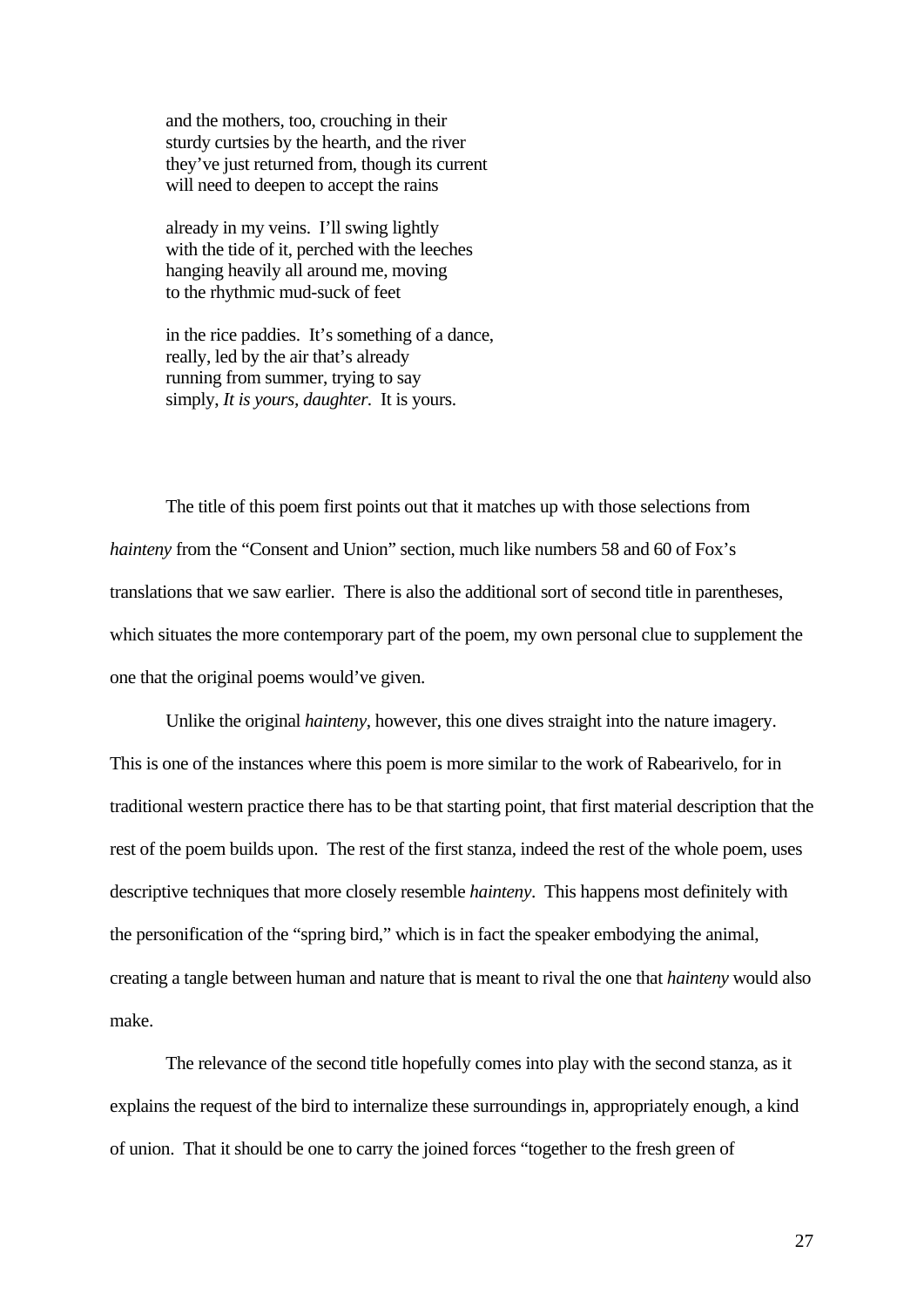somewhere else" plays upon that period of change between winter and summer, which is hopefully already implied by the imagery of the jacaranda trees, the mangoes and of course, "the spring bird."

The reluctance described in the third stanza lends itself to the descriptions that follow, of the habitual start of daily life over the landscape of *Imerina*: the children in the doorways, the mothers by the fire, even the river that runs through all of it. Hopefully this achieves some sense of reverence for these things that happen over and over, that mark a lifetime in the lives of the Merina and that have come to mark the daily life I've led for only three months.

The dialogue that comes out in these stanzas is of course the voice of nature, of the jacaranda petals to be specific, answering the internalized request of the speaker in what can only be described as consent to the union that by the end is fully achieved. This exchange between human and nature is meant to compliment the constant existence of both entities throughout the verses, to once again weaken the boundaries between these two worlds, creating a place that treats all of it as one just as the Merina always have.

The final description of the rice paddies hopefully rounds off the images that are so characteristic of this setting, for almost nothing is more familiar in the vast expanse of Merina terriroty; even Rabearivelo wrote descriptions of those vividly green valleys from time to time. The voice of nature comes by one last time, this time with the wind of the changing seasons, to express an equivocation that envies those of *hainteny*. "It is yours, daughter," it says to the spring bird, who then answers in the same way to say again, "It is yours," exemplifying a true partnership and understanding that always makes me think back to the end of that same example from the "Consent and Union" section:

Then Red-coral said: "If you cherish me, I cherish you."<sup>[48](#page-28-0)</sup>

<span id="page-28-0"></span> $48$  Fox, 127.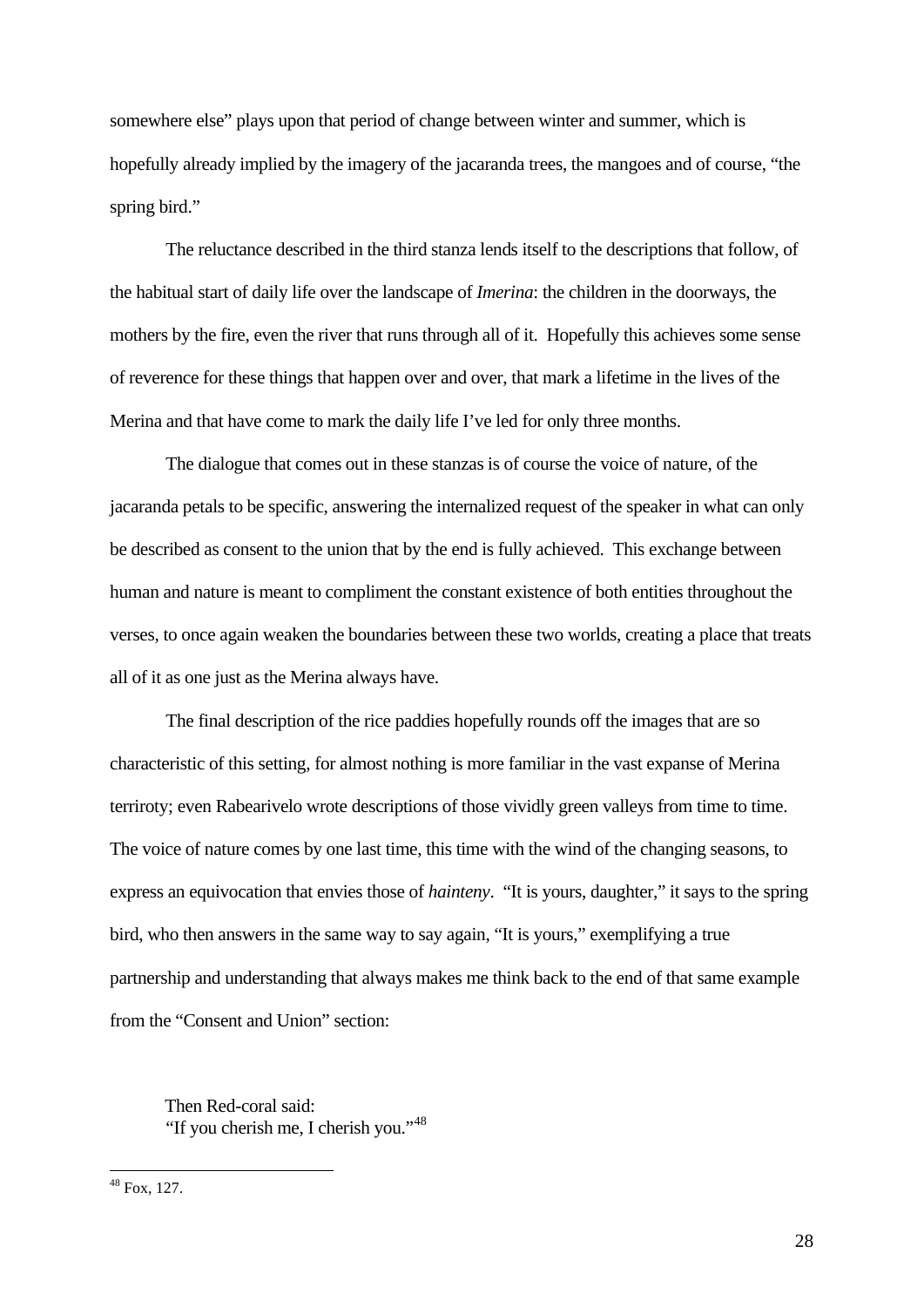These two little lines, like so many others in *hainteny,* must have been begging to be recreated with the way it worked its way into my subconscious and then my poem. Almost more than anything else, this is what I've learned from this strange yet incredibly valuable dive into the poetry of Madagascar's highlands: that *hainteny* inspires in a way that is quite different than any other kind of timeless literature I've come in contact with, whether it be Shakespeare or Cinderella. Perhaps this is in part due to the original nature of the genre, a sign of the days when the words were constantly reborn and challenged in within the common discourse of the Merina.

Yet even that setting was born out of another exchange, which I now think is one that happens in all parts of this remarkable culture: the exchange between humanity and nature, between the people and their home. The importance of ancestors, the identity that is so often defined by that same place of origin and the persistence of that dialogue within the literature are all evidence of this. It was never more true than at the beginning and height of the Merina society, the days when *hainteny* worked its way into every day conversation, and still it has only barely faded, not for Rabearivelo or anyone else who can call the these highlands their home. It might've only been as much to me for a matter of months, but the power of this place is unrelenting, and so I still choose to secretly think I've got something in common with these poets of Madagascar, especially with the certainty that this scenery will come to life again and again in my words, perhaps for years to come.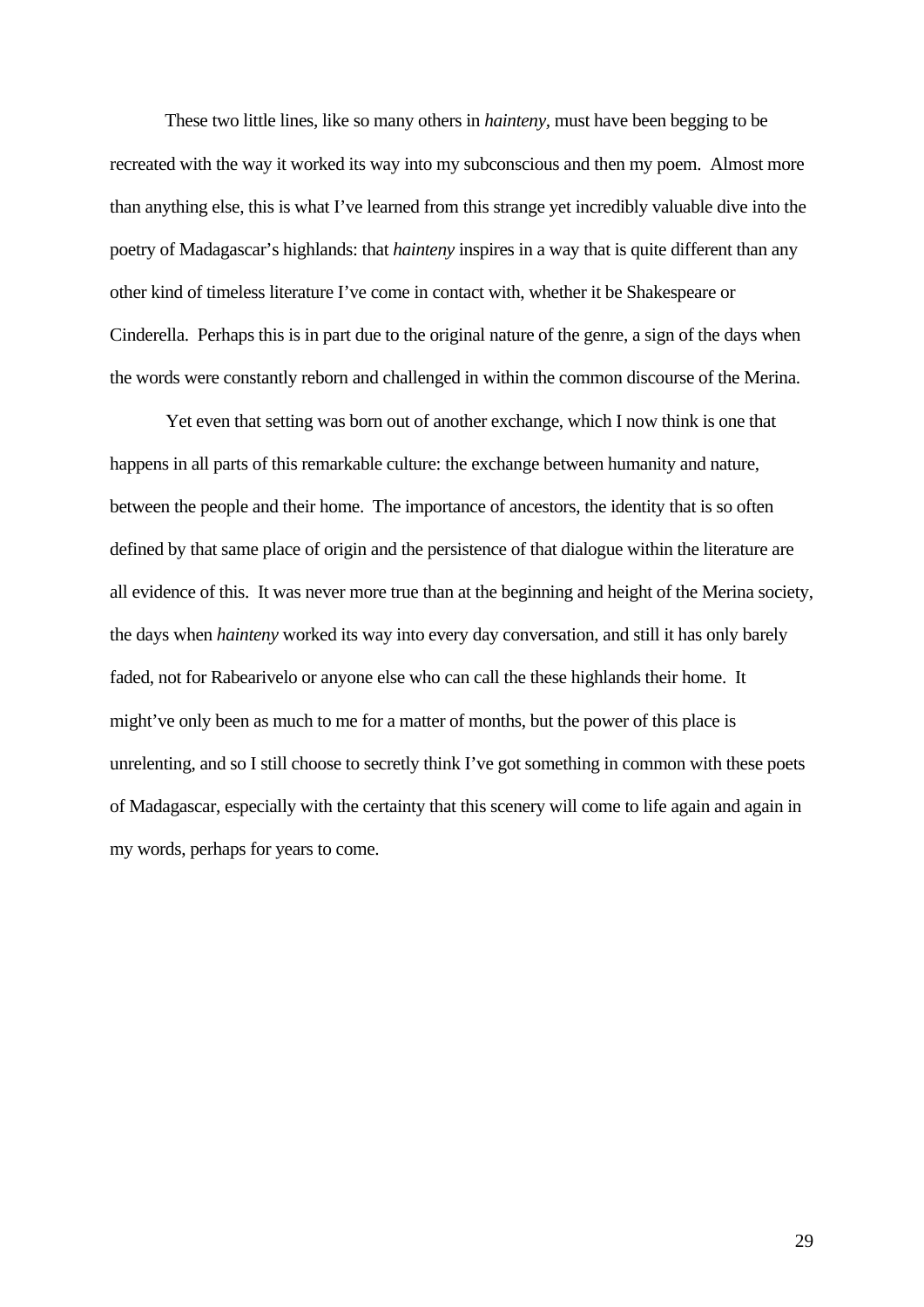# **Bibliography:**

- 1. Fox, Leonard. Hainteny: The Traditional Poetry of Madagascar. Lewisburg: Bucknell UP, 1990.
- 2. Haring, Lee. Verbal Arts in Madagascar. Philadelphia: University of Pennsylvania P, 1992.
- 3. Rabearivelo, Jean-Joseph, and Jacques Rabemananjara. Presque-Songes et Traduit De La Nuit. Antananarivo, 1960.

4. Rabearivelo, Jean-Joseph, and Lucien Michel Andrianarahinjaka. Vielles Chansons Des Pays D'Imerina. Antananarivo: Madprint, 1974.

- 5. Rabearivelo, Jean-Joseph. Traslations From the Night: Selected Poems of Jean-Joseph Rabearivelo. New York City: Heinemann Education, 1975.
- 6. Rajaonesy, Beby. Personal Interview. 12 November, 2007.
- 7. Ramarantsoa, Christiane. Personal Interview. 24 November 2007.
- 8. Rambeloson, Jeannine. Personal Interview. 13 November 2007, 23 November 2007.
- 9. Rasoanavalona, Malala. Informal Interview. 25 November 2007.
- 10. Riffard, Claire. Exhibition at the Centre Culturelle D'Albert Camus, Antananarivo, visited 21 November, 2007.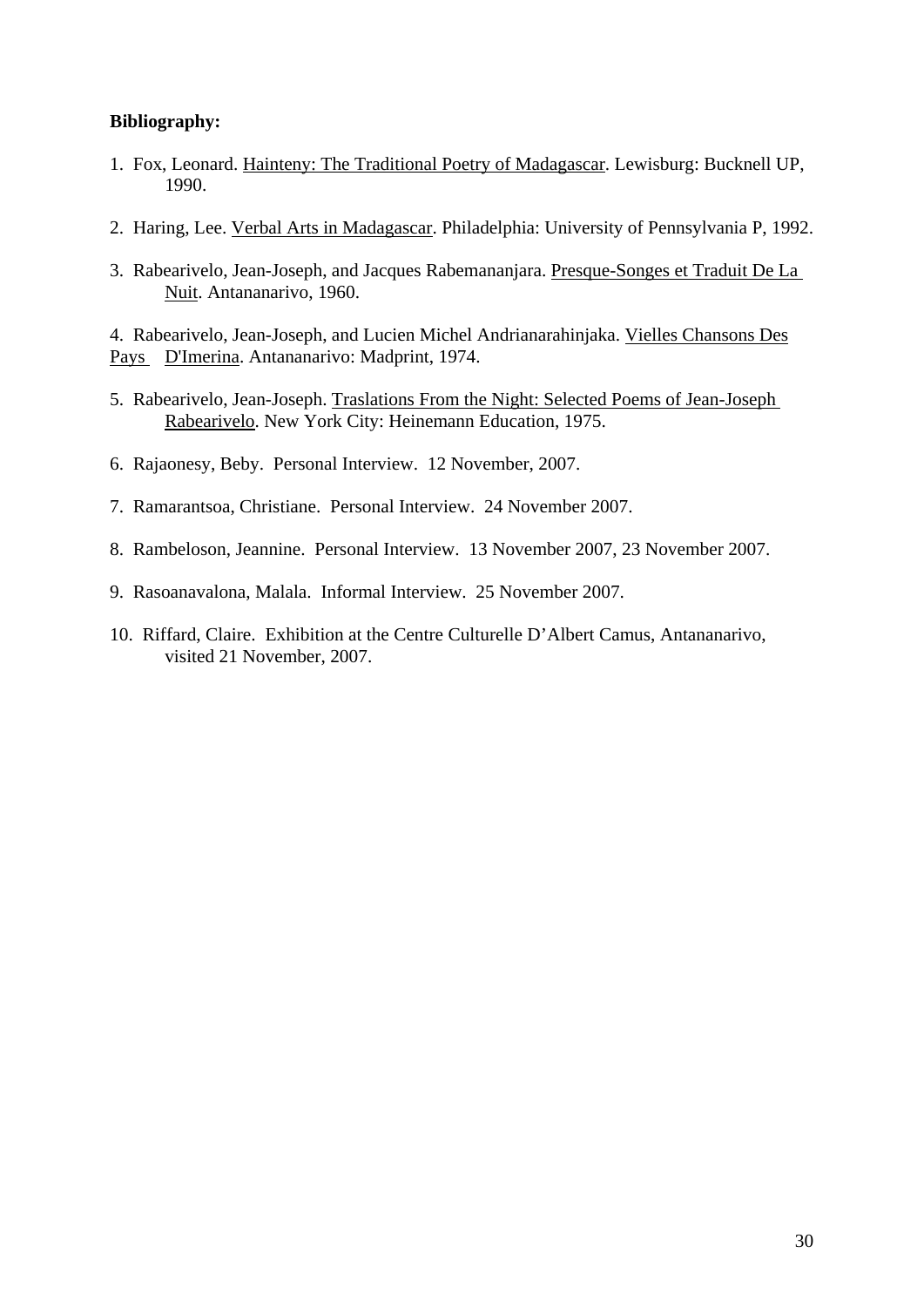## **Desire, Hesitation, Declaration (From a Bedroom Window)**

East-facing, I remember too much. The dry sunset can't lift the yellow of it over the slow plateaus, out of Antananarivo.

The valleys of Ambanidia are victims, too. The hum of the brousses burrowing forward in the folded road below is them screaming.

But you are the walk into Isoraka, the way north that curves toward the echo of afternoon thunder over a grassy tabletop.

And you are red, like the rocky surface that waits for rain to make mud of it, to wash the rested reptile from his winter cavern.

You are inevitable like that. You are the salty waft the palms have come to expect as that air moves inland. And I come from

a thousand villages away, hungry for the sky to crack open over our hot earth, for the saline taste of your homesick supper.